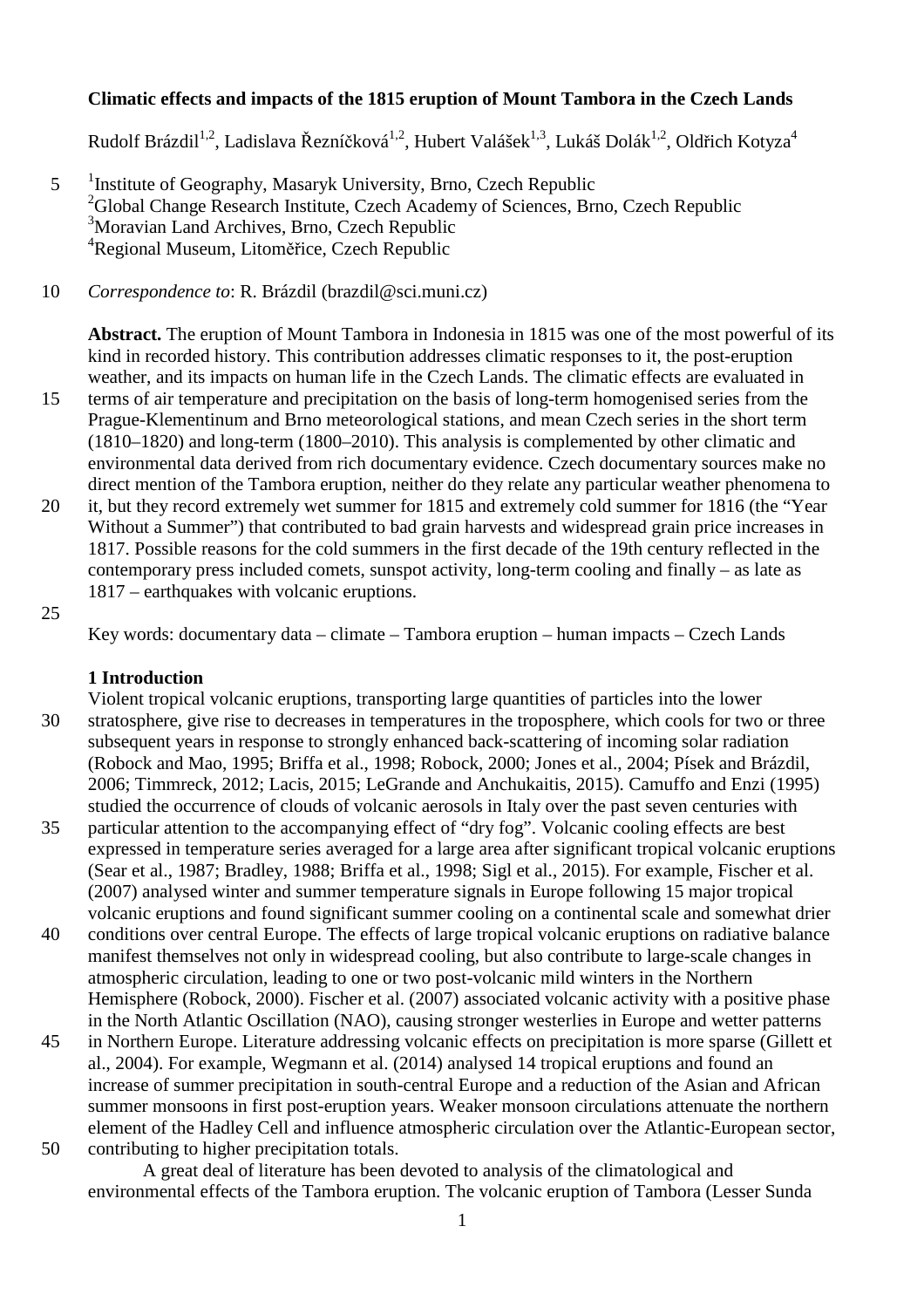Islands, Indonesia) in April 1815, is among the most powerful of its kind recorded, classified at an intensity of 7 in terms of Volcanic Explosivity Index (VEI) (a relative measure of volcanic explosiveness, VEI is an open-ended scale that ranges from 0 to 8, where 8 represents the most colossal events in history. It is based on the amount of volcanic material ejected and the altitude it

- 5 reaches see Newhall and Senf, 1982). During the Tambora eruption, around 60 Tg of  $SO_2$  were thrown into the stratosphere, where the  $SO<sub>2</sub>$  oxidized to sulphate aerosols (Self et al., 2004; Kandlbauer and Sparks, 2014). The subsequent year of 1816 has been termed the "Year Without a Summer" (see e.g. Stommel and Stommel, 1983; Stothers, 1984; Harington, 1992; Vupputuri, 1992; Habegger, 1997; Oppenheimer, 2003; Bodenmann et al., 2011; Klingaman and Klingaman, 2013;
- 10 Brugnara et al., 2015; Luterbacher and Pfister, 2015). Kužić (2007) investigated the effects in Croatia of an unidentified eruption in 1809 and the 1815 Tambora event. Trigo et al. (2009) studied Tambora impacts in Iberia using both documentary and instrumental data. Lee and MacKenzie (2010), referring to a farming diary from north-west England that held weather entries for 1815– 1829, found significant climate anomalies for the two years following the Tambora eruption.
- 15 Auchmann et al. (2012) paid particular attention to the weather and climate of the 1816 summer for Geneva (Switzerland). Cole-Dai et al. (2009) held Tambora, with a further unidentified tropical eruption in 1809, responsible for the bitter 1810–1819 period, probably the coldest decade of the last 500 years or longer. However, Guevara-Murua et al. (2014) attributed the unidentified 1809 eruption to late November/early December 1808, as the second most explosive sulphur-dioxide-rich
- 20 volcanic eruption for the last two centuries. Büntgen et al. (2015) identified the 1810s as coolest summer decade for the last three centuries in central Europe, basing this conclusion on tree-rings from 565 samples of Swiss stone pine (*Pinus cembra*) from high-elevation sites in the Slovak Tatra Mountains and the Austrian Alps. Briffa and Jones (1992) classified just the summer of 1816 as extreme in that particular decade in Europe. This was also clearly demonstrated in summer
- 25 temperature responses over the whole of Europe for the three post-Tambora years by Luterbacher et al. (2016; see SOM Figure S15).

There are only a few studies that address the effects of volcanic activity on the Czech Lands (central Europe). For example, Kyncl et al. (1990) analysed climatic reactions and tree-ring responses to the Katmai eruption (Alaska) in 1912, largely on a central European scale. Brůžek

- 30 (1992) studied the impacts of large 19th–20th-century volcanic eruptions upon temperature series at the Prague-Klementinum station. Brázdil et al. (2003) described a number of extreme climatic anomalies following the 1783 Lakagígar eruption (Iceland) in the course of an analysis of daily weather records covering 1780–1789, kept by Karel Bernard Hein in Hodonice, south-west Moravia. Písek and Brázdil (2006) used temperature records from Prague-Klementinum, together
- 35 with other central European series (Kremsmünster, Vienna-Hohe Warte and Germany), to address the temperature effects of seven large tropical eruptions and nine eruptions in Iceland and the Mediterranean, complemented by short descriptions of the Lakagígar 1783 and Tambora 1815 events based on documentary data. This paper also included the effects of three tropical eruptions on series of sums of global radiation for the Hradec Králové station (together with Potsdam in
- 40 Germany and Skalnaté Pleso in Slovakia). Brázdil et al. (2010) analysed climate and floods in the first post-Lakagígar winter (1783/1784) with particular reference to central Europe. Volcanic forcing was also taken into account as part of an attribution analysis of Czech temperature and precipitation series by Mikšovský et al. (2014) and in Czech series of spring and summer droughts by Brázdil et al. (2015b).
- 45 This contribution aims to provide a comprehensive description of climatic and environmental responses to the Tambora 1815 eruption for the Czech Lands (recently the Czech Republic). Section 2 addresses temperature and precipitation instrumental series, weather-related documentary data and the socio-economic data used in this study. Section 3 presents methods used for the study of short-term and long-term responses. Section 4 gives a full description of the
- 50 climatic and environmental consequences of the Tambora eruption in the Czech Lands. The broader context of the results obtained is discussed in Section 5. The final section summarises the most important findings.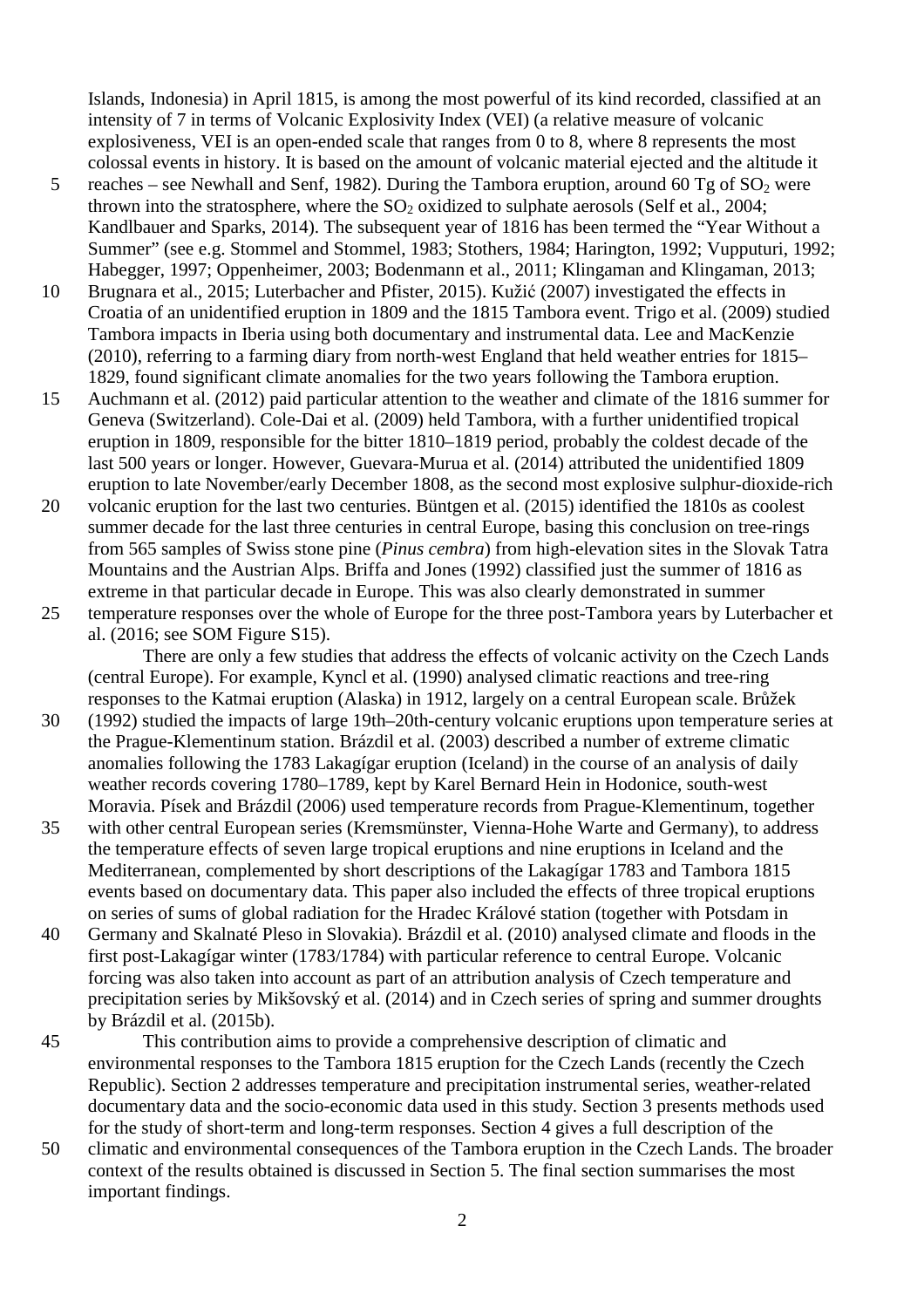# **2 Data**

# **2.1 Instrumental data**

The climatological analysis herein is based on the following monthly, seasonal and annual 5 temperature and precipitation series for the Czech Lands (Fig. 1):

(i) Prague-Klementinum (central Bohemia): homogenised series of temperatures (1775–2010) and precipitation (1804–2010), starting in a block of buildings that were once the Jesuit college of St. Clement, and located on the same site until quite recently (for data see Brázdil et al., 2012a) (ii) Brno (south-eastern Moravia): homogenised series of temperatures (1800–2010) and

- 10 precipitation (1803–2010) compiled from a number of places in the Brno area and homogenised to the recent Brno airport station (for data see Brázdil et al., 2012a) (iii) Czech Lands: series of mean areal temperatures (1800–2010) and mean areal precipitation (1804–2010) calculated from ten homogenised temperature series and 14 homogenised precipitation series over the Czech Lands (for data and details of calculation, see Brázdil et al., 2012a, 2012b)
- 15 (iv) Žitenice (north-western Bohemia): homogenised series of temperatures (1801–1829) measured by parish priest František Jindřich Jakub Kreybich at Žitenice (measurements started in 1787 but incomplete before 1801), worked up by Brázdil et al. (2007)

(v) Central Europe: reconstructed temperature series (AD 1500–2007), consisting of temperatures derived from documentary-based temperature indices for Germany, Switzerland and the Czech

20 Lands up to 1759 and homogenised temperature series of 11 secular meteorological stations located in these three countries and Austria from 1760 onwards (Dobrovolný et al., 2010).

# **2.2 Documentary data**

The pre-instrumental and early-instrumental period of meteorological observations in the Czech

- 25 Lands is well covered by documentary evidence that contains information about weather and related phenomena. It occurs in a number of data sources (e.g. annals, chronicles, memoirs, diaries, newspapers, financial records, songs, letters, epigraphic records, and others), which provide the basis for research in historical climatology (Brázdil et al., 2005b, 2010b). As well as a wealth of chronicles and personal histories reporting various climatic and weather anomalies, their impacts
- 30 and consequences (for those used in this study see Section 4.2), the following sources have proved particularly valuable:

(i) Annual summaries of the weather and the general economic situation that accompany the daily weather observations kept by František Jindřich Jakub Kreybich in Žitenice for the years 1815, 1816 and 1817 (S1–S3)

35 (ii) Qualitative daily weather observations and their monthly and annual summaries kept by Reverend Šimon Hausner of Buchlovice (south-eastern Moravia), spanning the 1803–1831 period (S4)

(iii) The detailed weather records kept by Anton Lehmann, a teacher in Noviny pod Ralskem, over the 1756–1818 period, which were copied into the local "book of memory" by Joseph Meissner in

40 1842 (S6)

(iv) Notes extracted from meteorological observations kept by Antonín Strnad and Alois David, the third and fourth directors of the Prague-Klementinum observatory (Poznámky, 1977).

Moreover, the editions of newspapers published in Prague (*Prager Zeitung*), Brno (*Brünner Zeitung*) and Vienna (*Wiener Zeitung*) covering the post-Tambora years were also systematically

45 scrutinised for 1815–1817. Although weather information appears relatively rarely in their pages with respect to descriptions of events in the Czech Lands or Austria, related stories from other parts of Europe or North America clearly prevail there.

# **3 Methods**

50 In this paper, descriptions of weather and related phenomena in the Czech Lands post-Tambora, i.e. May 1815–December 1817 are derived from documentary data. All such the data extracted were critically evaluated, including analysis of source credibility, place and time attribution of records,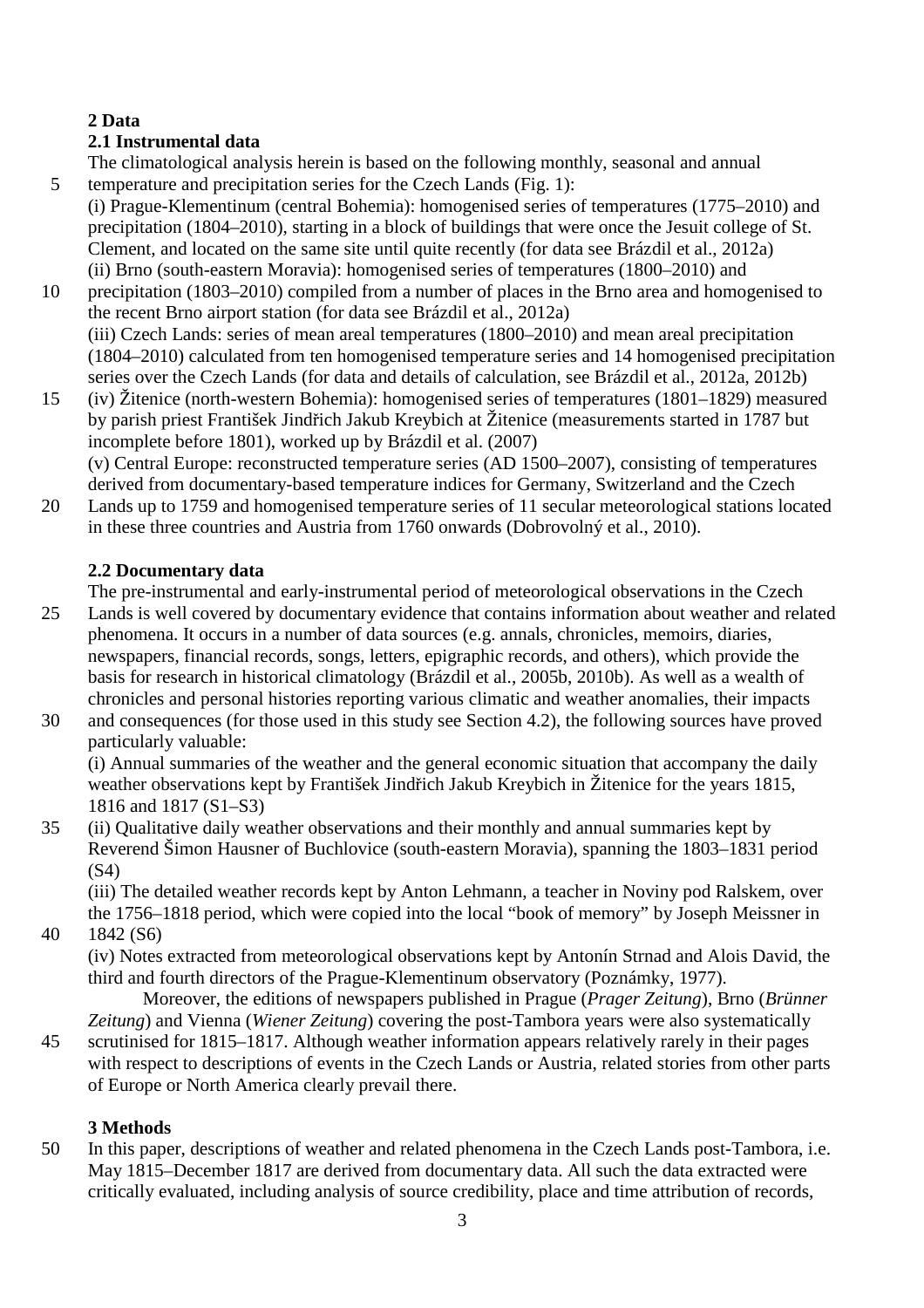content analysis, interpretation of records with respect to recent meteorological terminology and cross-checking of records against various different places in the Czech Lands. The creation of a database was the next step, in which information about place, time and event, characterised by keywords, full reports and data sources, has been recorded to provide a basis for further use (see

5 Section 4.2). Kreybich's records from Žitenice (S1–S3) and Hausner's observations from Buchlovice (S4) were then further employed for calculation of monthly numbers of precipitation days in 1815–1817 (see Fig. 6).

The climatic effects of the volcanic eruption based on instrumental observations are expressed in the short-term and long-term contexts. In the short-term, the approach followed is that

- 10 taken by several other papers addressing the effects of eruptions on temperature series (e.g. Sear et al., 1987; Robock and Mao, 1995; Kelly et al., 1996; Písek and Brázdil, 2006; Fischer et al., 2007). Temperature patterns related to the eruption are described over a ten-year period to avoid the possible influence of a strong trend. The month of the eruption is taken as month zero. The mean temperature for each month was calculated using temperature data from five years prior to the
- 15 eruption. Each monthly mean temperature for five years before and after the eruption was then expressed as a departure from the calculated mean value. The same approach was applied to series of precipitation totals. For the long-term context, the eruption year and two subsequent years were characterised by their order and magnitude in the whole series shown in increasing (temperatures) or decreasing (precipitation) order.
- 20

## **4 Results**

This section describes climate, weather and related phenomena in the Czech Lands during the time after the Tambora eruption. Because the character of the data differs quite sharply, a division is maintained between information obtained from quantitative meteorological measurements and more 25 qualitative data arising out of documentary evidence.

#### **4.1 The Tambora eruption in the context of meteorological observations**

Fig. 2 shows seasonal temperature anomalies for the Prague-Klementinum, Žitenice and Brno stations and for mean series for the Czech Lands and central Europe. These are expressed with

30 respect to the 5-year period pre-eruption. Cooling, as indicated by negative anomalies, is already evident in the summer and autumn of 1815 and, after the slightly positive winter of 1815/1816 temperature anomaly it continued for the rest of 1816. After a very mild winter of 1816/1817 (the mildest in the 1811–1820 period in four series; only winter in Brno 1814/1815 was slightly warmer), negative anomalies occurred, especially in spring with the strongest negative anomaly

35 (stronger than in summer 1816). Autumn 1817 also exhibited a negative anomaly. However, it also follows from Fig. 2 that a cooler period was already in process from spring 1812 to autumn 1814, interrupted by slightly positive anomalies in spring 1813 at two Bohemian stations (Prague-Klementinum, Žitenice), while warm patterns prevailed in 1811. Among monthly temperature anomalies, April 1817 is worthy of mention, fluctuating between  $-4.2^{\circ}$ C and  $-4.8^{\circ}$ C for the five 40 series studied (Fig. 3a). Other very cold months included October 1817, December and July 1815.

On the other hand, very high positive anomalies occurred in January 1816 and in January–February 1817.

A considerable drop in differences between mean winter and summer temperatures in 1815 was followed by a clear reduction of seasonality after the Tambora eruption for all five series (Fig. 45 4). This is related to the fact that tropical eruptions induce a positive phase in NAO circulation over Europe in the first and second years post-eruption, leading to winter warming on the one hand and

summer radiative cooling due to volcanic aerosols on the other (Fischer et al., 2007). Seasonal precipitation anomalies in the Prague-Klementinum, Brno and Czech Lands series

(Fig. 5) exhibited positive anomalies in both summer 1815 (particularly June and partly August) 50 and 1816 (mainly June), with the first-mentioned particularly rainy. Another clear but negative anomaly occurred in autumn 1817, while the remainder of the 1815–1817 seasons showed somewhat smaller, or even opposite, anomalies. For monthly precipitation (Fig. 3b), the highest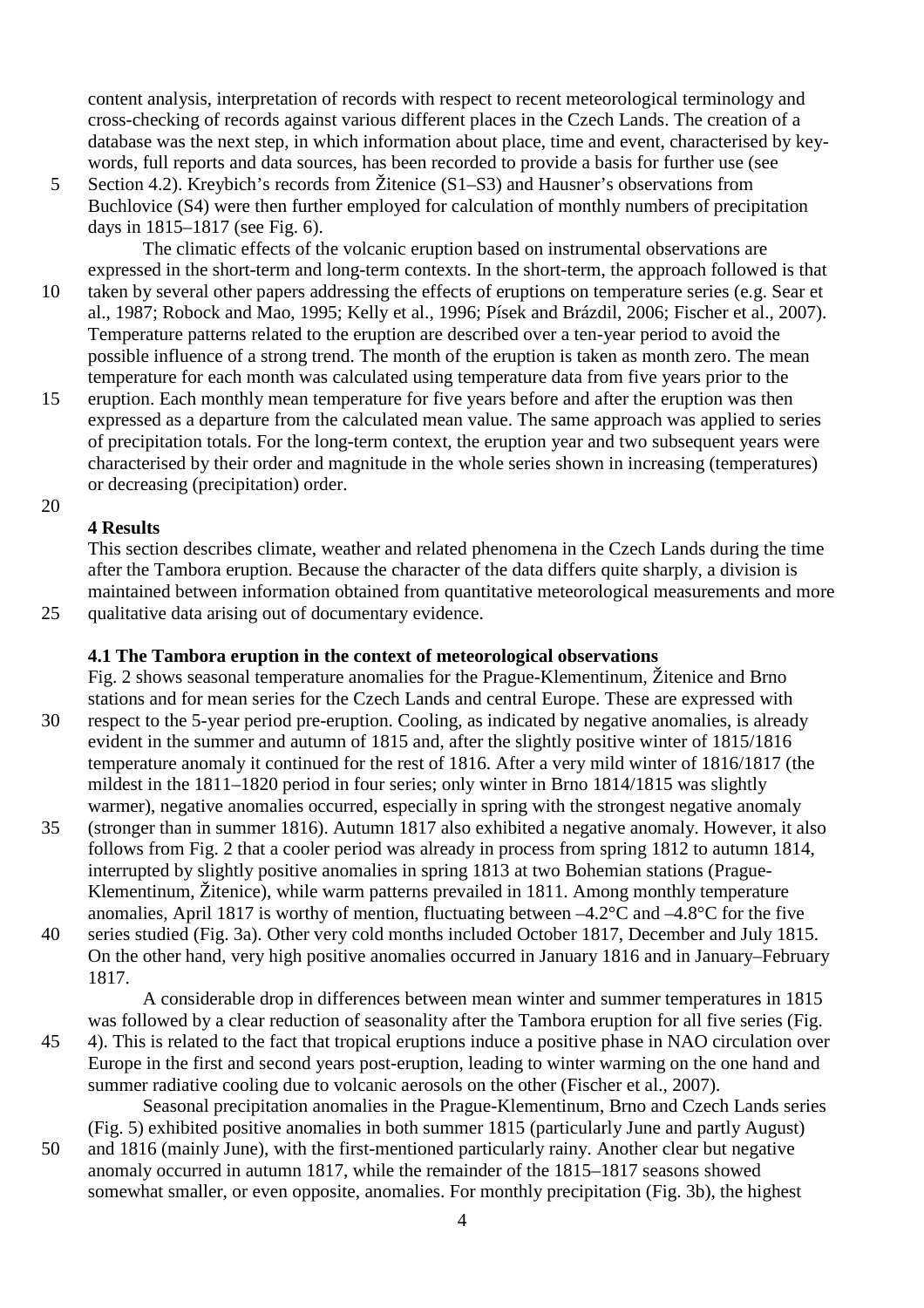positive anomalies, in relative terms, were achieved in February 1817, June 1815 and in May 1817 (the latter only for Prague-Klementinum). These may be attributed either to natural spatial differences in precipitation totals between two stations distant from one another, or to weaknesses in the homogenisation of precipitation series (lower spatial correlations and lack of stations for

5 calculation of reference series for the past) (Brázdil et al., 2012a).

## **4.2 Post-Tambora eruption times, based on documentary data The year 1815**

- Šimon Hausner, a reverend, kept daily weather records for Buchlovice. He mentions a rather cold 10 May 1815 with more frequent rain and frosts on 29–30 May. Further, he characterises June, after some early fine days, as a windy and rainy month. July weather was variable, with frequent rain, strong winds, and cold mornings and evenings; the whole month was somewhat cooler than usual. August was rainy, with the exception of a few days, often with "torrents of water" [*Wassergüsse*]. Haymaking and the grain harvest (particularly wheat) took place in rainy weather. If two days were
- 15 fine, it then rained again for the following two days. The wine vintage of 1815 was bad for the third year, after 1813 and 1814 (S4). František Jindřich Jakub Kreybich, a parish priest in Žitenice, speaks of the leaves on fruit trees entirely eaten away by caterpillars in May. Moreover, at the beginning of the following month, the wheat and some of the rye were infested with rust. Periods of rain in July–August complicated the harvest at higher altitudes in particular, where all the hay rotted
- 20 (S1). A message from Litoměřice dated 9 August reports a flood lasting eight days on the River Elbe after five weeks of rainy periods. The water rose to a level of two feet [*c*. 65 cm] under the bridge, so the structure survived, but grain, vegetable and other field crops were damaged (Katzerowsky, 1895). The water level reported would correspond to a *c*. 20-year return period if this were compared with systematically measured water levels at Litoměřice between 1851 and 1969
- 25 (Brázdil et al., 2005a). In a similar vein, Kreybich in his records at Žitenice reports a flood on the Elbe for 10–14 August with extensive damage to agricultural crops (S1). A flood on the River Vltava, reported for 9–10 August for Prague, inundated fields and damaged crops (Brázdil et al., 2005a). Flood damage to fields tied to the aristocracy was reported around the Bečva River at Troubky (Brázdil and Kirchner, 2007).
- 30 The wet, cold summer gave way at the end of August to a very dry, cold autumn in 1815, confirmed by sources from Bohemia (S1) and Moravia (S4), and clearly documented by negative precipitation anomaly (Fig. 5) and lower monthly numbers of precipitation days (Fig. 6). The grape harvest was below average in terms of both quality and quantity (Katzerowsky, 1895), there was no fruit and the potato yield was bad (Bachmann, 1911). Frosts set in from 7 December at Buchlovice
- 35 (S4), but on 1 January 1816 the ice-floes had dispersed from the River Elbe at Roudnice nad Labem and Litoměřice (S1).

# **The year 1816**

- Hausner describes the two winter months of 1816 in Buchlovice as: January relatively cold 40 weather to mid-January, mild with rain afterwards; February – variable with deep frosts on the one hand and periods of thaw on the other (S4). Kreybich records for Žitenice characterise January as mild and February as much colder with the Elbe and Ohře rivers frozen from 8 to 20 February. The ice was definitely gone by 8–9 March (S2). Lehmann reports a 3/4-ell [*c*. 58-cm]-thick crust of ice on some fields in Noviny pod Ralskem (S6). Frosty weather prevailed in March with blizzards from
- 45 26 to 31 March. April was cold and dry, with no heavy rain (S4). Other Czech documentary sources report 1816 as particularly cold and wet, with bad harvests and rising prices of all products. Around Nové Město na Moravě in the Bohemian-Moravian Highlands, lingering snow cover hampered the spring sowing, which started as late as 15 May (Trnka, 1912). Václav Jan Mašek of Řenče, who kept records, writes: "[...] *started to rain on St. Medard's day* [8 June] *and* [continued to do so] *for*
- 50 *eight weeks, such that for this entire time one day in the week without rain was rare; around St. John's* [24 June], *when the hay was harvested, God granted a few fine days* [*...*] *All the grain was saturated*, *it was too wet to dig the potatoes and from this* [situation] *it followed that the yield was*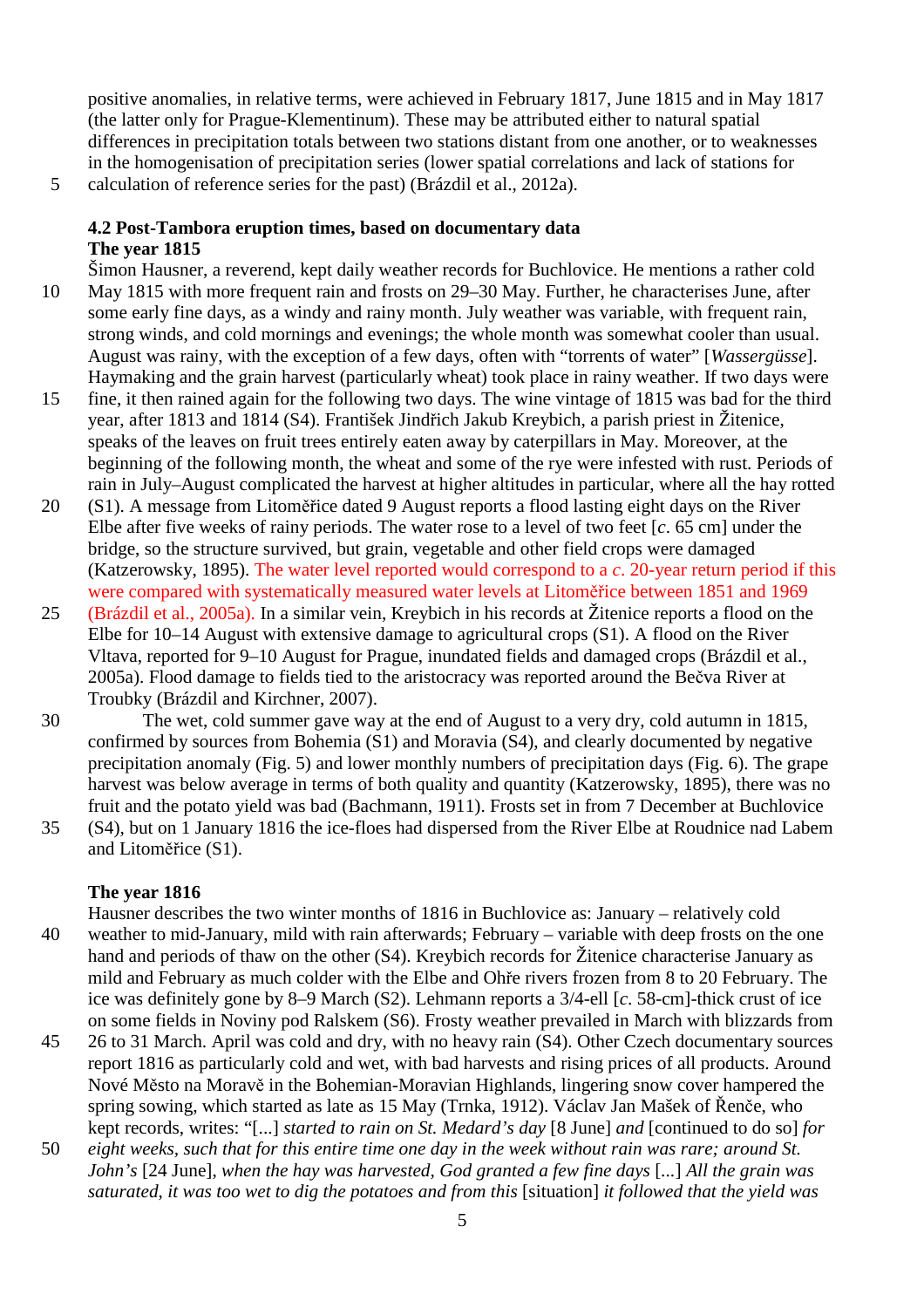*bad, prices rose terribly high and hunger* [appeared]" (Urban, 1999). Šimon Hausner's monthly summary for Buchlovice describes the summer as: June – rainy, very windy, cold, little warmth; July – little warmth, mostly rain and strong winds, people driven by poverty to start harvesting early; August – except for a few days, cold and wet weather, harvest continued long time (S4).

- 5 Kreybich reports cold and rainy weather from May onwards, for the whole summer up to September. For the summer months, he makes particular mention of a number of unusually dense fogs and damaging thunderstorms. It rained for 191 days of the year at Žitenice (S2); the mean for 1806–1818 is 166 days (Brázdil et al., 2007). Records kept by Martin and František Novák in Dřínov report a bad grain harvest (frost damage in May, especially to the rye), almost no fruit,
- 10 wetness and rainy periods. The wheat was harvested very late, around 21 September. Barley was added to bread mixes, but it was not long before nearly every possible substitute came into use – oats, vetch, peas, potato, and acorns are mentioned. Many farmers fell into debt (Robek, 1974). The "Book of Memory" for the school in Chrást even mentions that "*in many small villages, people prepare grass scalded in hot milk for food, and* [also] *eat bran*" (Anonymous, 1919).
- 15 The subsequent wet autumn of 1816 saw delays to the bean harvest and autumn sowing; winter wheat was sown late, even delayed to 5 November around Boskovice (S5). Reports from Olešnice indicate that low rye yields meant that some farmers had to use anything available for new sowing (Paměti starých písmáků moravských, 1916). No wine was available in Litoměřice (Katzerowsky, 1895). In Opava, unusual cold periods from June 1815 continued up to December
- 20 1816. A shortage of grain resulted in a decree banning the distillation of spirits, issued on 13 November (Kreuzinger, 1862). Anton Lehmann reports imports of grain (with the exception of oats, which had a good yield) from Silesia, transported there from Russia where the yield, together with that of Poland, had been good (S6). This is also confirmed by *Prager Zeitung* (6 October 1816, p. 1113) reporting transport of Russian grain to Trieste in Italy. However, a terse note from Hausner in

25 his annual summary for 1816 reads: "*Hunger is inevitable*." (S4).

#### **The year 1817**

According to Šimon Hausner, severe frosts occurred in Buchlovice between 8 and 16 January 1817; they followed on from a thaw and were replaced by variable weather. Changeable weather with

- 30 fewer frosts prevailed in February as well, when roads were muddy (S4). A flood on the River Vltava in Prague is reported for 7 March (Brázdil et al., 2005a). March is described by Hausner as an unpleasant month with daily frosts, snow and rain making roads muddy. April 1817 was especially remarkable, described as a month with few fine days, continuous frosts, cold winds, incessant snowfall, very muddy roads and such awful weather that "*almost no previous April* [since
- 35 1803] *has been as bad*". After sleet on 7 April, Hausner reports 13 days upon which snow fell and a further three of precipitation – one with drizzle, one with rain and one with sleet, between 11th and 28th April (S4). Reports from Vienna are similar. Cold weather set in on 11 April and snow fell almost daily between 17th and 28th April (*Wiener Zeitung*, 8 May 1817, p. 421). Kreybich, the Žitenice cleric, reports four landslides in spring, the result of extremely wet conditions in north-
- 40 western Bohemia: the first on Křížová hora Mt. north of Žitenice, the second on Trojhora Hill between Chudoslavice and Třebušín, the third at Vitín near Malé Březno (community now defunct) and the fourth east of Jílové (S3). A fifth landslide is reported at Bohyně (east of Jílové) at the end of November, in addition to Kreybich (S3), by the *Prager Zeitung* from 22 December 1817 (p. 1403). The five landslides in 1817 in north-western Bohemia, which are not included in the
- 45 historical catalogue of landslides by Špůrek (1972), are among the three most important landsliding events to appear in documentary evidence before 1900. Other recorded landslides documented in this area took place only in 1770 (14 landslides), as a result of the very wet and rainy year of 1769, and in winter 1769/1770 (see e.g. Raška et al., 2016) and in 1897–1900 (50 landslides altogether), due to persistent wet and rainy patterns (Rybář and Suchý, 2000). Apart from these three events,
- 50 only 13 landslides in the remaining nine years during the 1770–1900 period are documented; this distribution also reflects the number of documentary sources available for extraction (Raška, 2016). May was recorded as too wet to work on the fields in Noviny pod Ralskem (S6).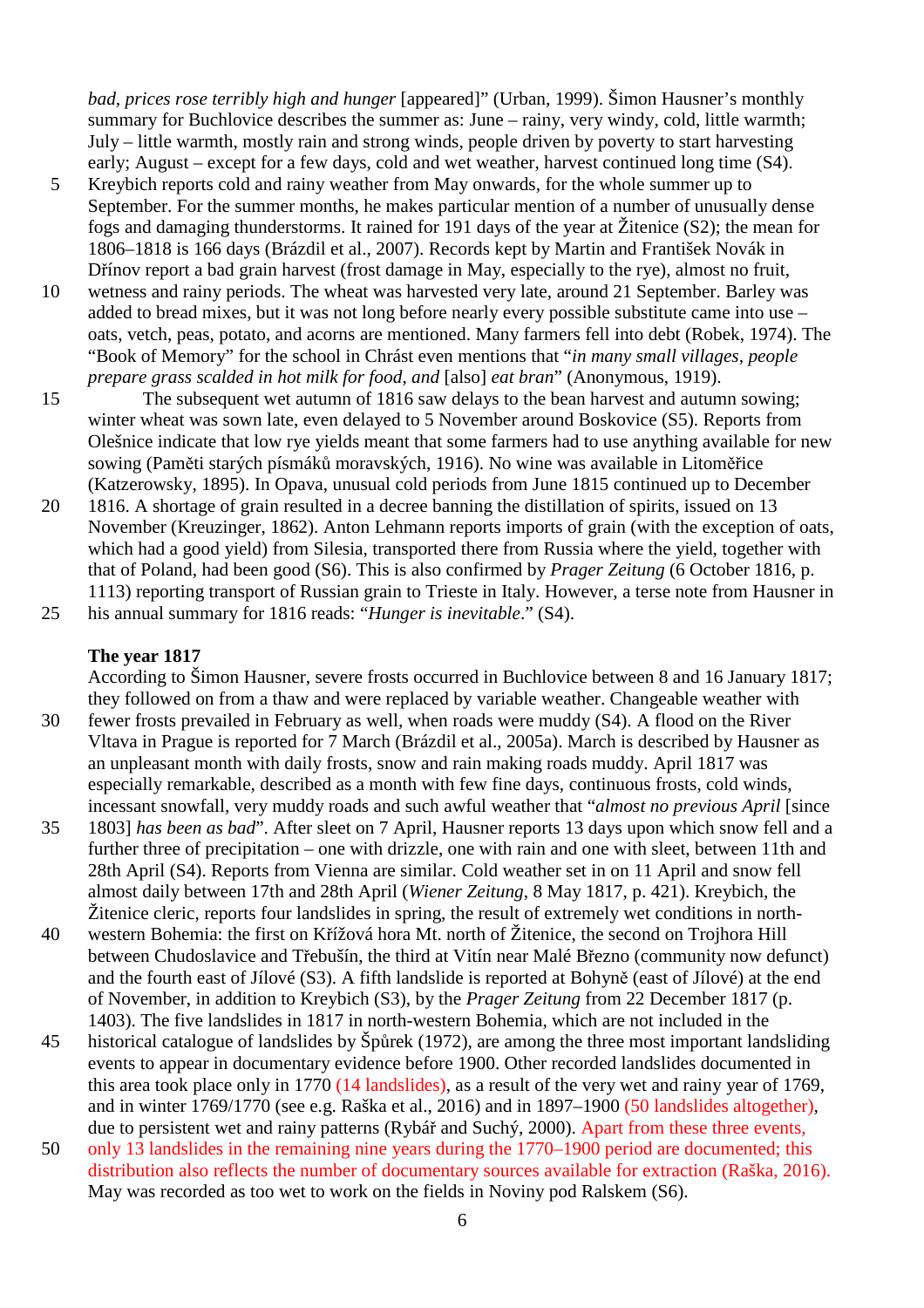All the Czech documentary sources speak of shortages of food and rising prices in 1817. The high prices continued until the harvest of 1817, with shortages of food so severe that people milled rotting oats for flour (Trnka, 1912). A chronicle from Velká Bystřice reports that even when grain was available, there was insufficient money to buy it. It also records a far higher number of

- 5 beggars than had been seen for many years (Roubic, 1987). The situation was significantly ameliorated by a good harvest (a very high potato yield, for example, was reported for Boskovice – S5). However, Litoměřice had a below-mean grape vintage, in terms of both quality and quantity (Katzerowsky, 1895).
- The qualitatively-described increase in prices may be confirmed by actual records of mean 10 prices for the basic grain crops. Data from Prague in Bohemia and for Moravia, indicate bad harvests in 1815 and 1816 driving prices up from 1813 onwards, culminating in 1817 (Fig. 7). While in Moravia grain prices rose threefold (doubling for oats), the figures for Prague were *c*. 4.5 fold for rye and barley and tripled for wheat. A higher increase in prices in Bohemia compared with Moravia has been confirmed for many other places in the province by Tlapák (1977), but with
- 15 prices available only up to 1817; for example, the figures for Litoměřice were fivefold for rye and barley and tripled for wheat and oats. Again the better harvest of 1817 drove prices down sharply, to the level of 1813 or below. While prices for wheat, rye and barley exhibited similar steep increases and decreases, fluctuations in those for oats were more stable, also due to a good yield in 1816 (S6).
- 20

### **5 Discussion**

#### **5.1 Post-Tambora climate anomalies in the long-term context**

The post-Tambora climate anomalies may also be compared from the long-term viewpoint by ordering the mean seasonal temperatures in increasing series of seasonal values over the 1775–2007

- 25 period (Table 1). Based on Prague-Klementinum temperatures, among the seasons following the Tambora eruption, only summer 1816 stands out, as the fifth coldest (summer 1815 was the 11th coldest, tied with three other years). Central European temperature series averaging data over a broader area discloses summer 1816, post-Tambora, as absolutely the coldest in the 1775–2007 period. Furthermore, the general central European view significantly enhances the position of the
- 30 cold spring of 1817 as the eighth–ninth coldest compared with Prague (16th–18th coldest). This reveals that spatial averaging of data and moving the territorial area of interest south-west of Prague (where the majority of the stations used for calculation of the central European series are located) may strengthen the summer signal of volcanic eruptions, including large tropical eruptions.
- In terms of individual months, those following the Tambora eruption appear among the ten 35 coldest years four times. The coldest month to appear in both complete series was April 1817. Among the ten coldest years were also July 1815 (Prague-Klementinum only), July 1816 (central Europe only – the third coldest), August 1816 and October 1817 (both series).

Precipitation totals expressed for the Prague-Klementinum and Brno stations (1804–1810), did not achieve extremes of temperature. However, summer 1815 was the wettest for Prague-40 Klementinum and the third wettest for Brno (Table 1). Spring 1817 was also the third wettest at

Prague-Klementinum. In terms of individual months, June 1815 was the third wettest for both stations. August 1815, June 1816 and May 1817 also appeared among the ten wettest months at Prague-Klementinum.

In Büntgen et al. (2015), the summers of the 1810s constitute the coolest decade in central 45 Europe in the past three centuries, based on the analysis of tree-rings in Swiss stone pine. Cole-Dai et al. (2009) refer to this time as probably the coldest decade in the last 500 years or more in the Northern Hemisphere and the tropics. However, these findings are not confirmed by the temperature series used in this study. In central European temperature series based on documentary and instrumental records (Dobrovolný et al., 2010), the 1810s summers were third-coldest after the

50 1690s and 1910s (in the 1500–2007 period). In the Czech Lands, the series from Brno was fourthcoldest (1800–2010) and those from Prague-Klementinum and mean Czech areal series the fifthcoldest (1780–2010 and 1800–2010 respectively). In the light of papers by Cole-Dai et al. (2009)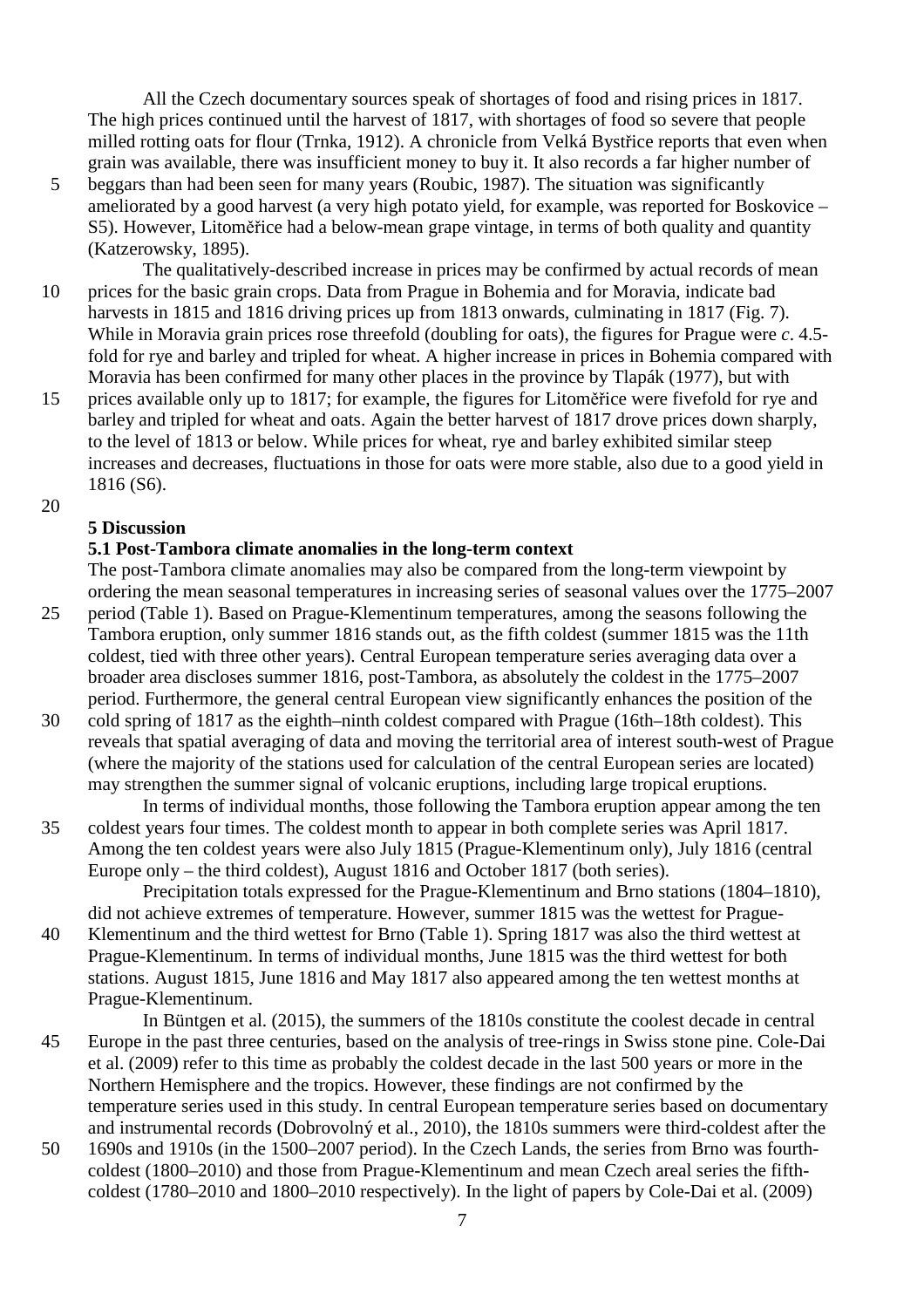and Guevara-Murua et al. (2014), the cold summers early in the second decade of the 19th century may also have been influenced by an unknown volcanic eruption in 1808/1809. In this context, Brönnimann (2015) demonstrated cool April–September 2010 patterns compared to mean surface air temperatures in 1801–1830 and argued that this eruption could have set the stage for sustained

5 ocean cooling (compare Stenchikov et al., 2009). However, 1811 was already warmer in the Czech Lands from spring to autumn, and lower temperatures started in 1812 (see Fig. 2).

#### **5.2 Explanations of post-volcanic weather and climatic effects**

- Czech documentary sources recorded no remarkable weather phenomena directly attributable to the 10 Tambora eruption. However, the series of cold summers from 1812 onwards, and particularly that of 1816, led to speculation about possible causes. The newspaper *Wiener Zeitung* of 9 July 1816 (p. 755) and the *Brünner Zeitung* of 12 July 1816 (pp. 759–760) reprinted an article from a certain Böckmann from *Badischen Staatszeitung*, responding to the series of consecutive cold summers after the warm summer of 1811. First he mentioned Flaugergues' comet (Fig. 8a) observed in the
- 15 autumn of 1811: "… *the large, remarkable comet of 1811 had a particular influence on our solar system, and* […] *stimulated physical processes in the Earth's atmosphere, hitherto unknown, through which unusual warmth was generated, concurrently perhaps leaving* [certain] *substances or removing others, which otherwise in usual circumstances, particularly in summer weather, might not have had such a visible influence*." His article also discusses the possibility that the cool
- 20 summers may have resulted from the number of sunspots (Fig. 8b): "*Therefore certain natural scientists believed an explanation of the cold years* [might be found in that] *during them the Sun produced less* [sun]*light and in warm* [years] *more than usual.* [*...*] *These views themselves are, however, not yet proven; we have had hot summers with many sunspots and cold winters with few.*" A slow cooling of the Earth is mentioned as a third possible trigger: "*From another side, an*
- 25 *explanation for the unusual cold weather has been sought for many years in the fact that Earth was once very hot and should now be getting cooler. Were such cooling alone real, so our mean annual warmth would be reduced by only one degree for every 10,000 years that have passed, and thereby our climate would be similar* [in the same steps]*, over such a large time interval, to the climate which is* [now] *in the area situated about 70 hours to the north.*"
- 30 However, remarks made by the I. R. Astronomical Observatory [*k. k. Sternwarte*] in Vienna concerning the extremely cold and snowy second half of April 1817, published in *Wiener Zeitung* on 8 May 1817 (p. 421), turn attention to earthquakes and volcanic eruptions rather than to comets or sunspots: "*But earthquakes and volcanic eruptions could well give rise to the origin of the recent* [snow and heavy thunderstorms in places], *as a public newspaper has already mentioned. That*
- 35 *ongoing chemical processes in the Earth interior and on its surface as well, due to changes in the atmosphere, give rise to various phenomenon that may be based on them, might be something more than mere surmise, and more probable than that comets, at distances of millions of miles, having in any event no case significant mass, as well as more or fewer sunspots, could have the ascribed effect on the weather patterns that are appearing on our Earth*." Finally, some contemporary
- 40 scientists attributed the cold summer of 1816 in western Europe to huge masses of ice drifting in the North Atlantic (Bodenmann et al., 2011).

The effect of the Tambora eruption on air temperature was mentioned marginally by Humphreys (1913) in a discussion of the role of volcanic dust and other factors in climatic changes. First he attributed the cold years of 1783–1785 to the explosion of the Japanese volcano Asama in

45 1783 (see e.g. Aramaki, 1956, 1957; Zielinski et al., 1994) and then mentioned that "*the "year without a summer," that was cold the world over, followed the eruption of Tomboro, which was so violent that 56,000 people were killed and "for three days there was darkness at a distance of 300 miles*".

#### 50 **5.3 Social impacts of the Tambora eruption**

The ways in which the Tambora eruption impacted on society must be addressed in the light of the contemporary socio-political situation. Emperor Franz I, deeply conservative, was ruler of the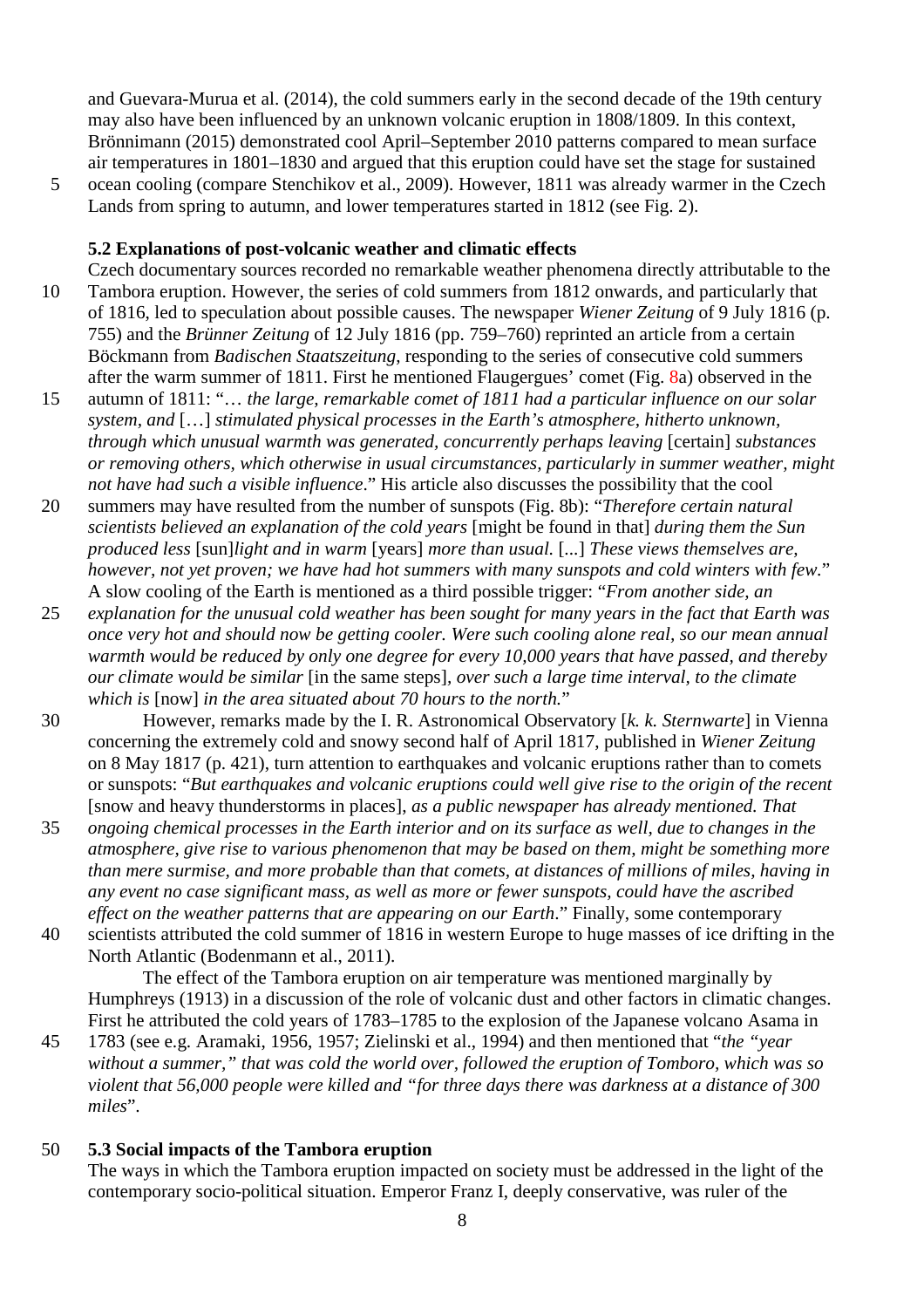Austrian Empire, to which the Czech Lands belonged, during the 1810s. He expanded royal power to penetrate every corner of society, creating what was essentially a police state, with rampant bureaucracy, censorship and resistance to reform (Taylor, 1998). The Czech Lands were the first part of the Austrian Empire to participate in the industrial revolution. Craftsmanship and

- 5 manufacturing gathered pace, and agriculture took to the rotation of crops. The Napoleonic wars marred the first five years of the 1810s, accompanied by stagnation of population growth, rising prices, poverty, hunger, increasing numbers of beggars and higher incidence of unrest in the countryside. Constant warfare led to state bankruptcy in 1811 (Bělina et al., 2013). However, change was not far off. Demand for grain and foodstuffs rose and with it prices, leading to higher
- 10 incomes for farmers, characteristic of the period. The internal situation calmed down after 1815, demand for foodstuffs increased still further, agriculture developed and population growth revived. There was an agricultural boom in the Czech Lands that lasted until 1817 (Lněničková, 1999). Albert (1964), investigating an agricultural crisis after 1817 in Moravia, explains the increase in grain prices after the Napoleonic wars in terms of agriculture intensification. He posits that
- 15 expanding potato cultivation started to compete with grain, and livestock numbers were low, insufficient to absorb any corn-growing surplus. He did not associate the less productive years with the Tambora eruption. A drop in grain prices after 1817 in Moravia was related to good harvests in 1818–1821. Farmers' incomes fell in response to decreasing prices and they found themselves unable to meet taxation demands.
- 20 On the other hand, Post (1970) attributed the growth in grain prices that followed the Napoleonic wars in Europe to, apart from inflation and overproduction, the barren years of 1816– 1817 resulting from low temperatures and abundant precipitation related to volcanic eruptions, particularly of Tambora. The subsequent drop in prices led to a series of bankruptcies, poverty and vagrancy; this situation was reflected in population decline and increased mortality.
- 25

## **6 Conclusions**

The literature addressing the climatological and environmental consequences of large volcanic eruptions at various spatial and temporal scales is extensive. The eruption of Tambora in April 1815, the strongest, at VEI-7, has attracted the most attention and widespread interest in its impacts,

- 30 particularly in 1816, the "Year Without a Summer". In addition to those of summer 1816, cooler patterns in post-Tambora seasons were also expressed in summer 1815 and spring 1817. The analyses and documentation cited in this paper demonstrate relatively weaker effects at regional or local scales for central Europe (e.g. Briffa and Jones, 1992; Písek and Brázdil, 2006). This has also been confirmed by Mikšovský et al. (2014), who revealed the prominent and statistically significant
- 35 imprint of major volcanic events on the global temperature signal while changes in mean Czech temperature series remained negligible (1866–2010 period).

The consequences of the climatic effects of the Tambora eruption were hard on society. A bad grain harvest contributed to rising prices, which were in turn reflected in a lack of bread, hunger and high vagrancy. This situation even peaked in famine in some central European countries, such

40 as Germany (Bayer, 1966) and Switzerland (Krämer, 2015). Post (1977) even spoke of this time as "the last great subsistence crisis in the Western world". However, the impacts on life in the Czech Lands in the post-Tambora years were not comparable with the "Hungry Years" of 1770–1772 (Brázdil et al., 2001; Pfister and Brázdil, 2006) or with other known, massive famines before AD 1500 (in the 1280s, 1310s and 1430s – see Brázdil et al., 2015a).

45

# **Acknowledgements**

The authors acknowledge the financial support of the Grant Agency of the Czech Republic for project no. 13-19831S. RB, LŘ and LD received funding from the Ministry of Education, Youth and Sports of CR within the National Sustainability Program I (NPU I). Stefan Brönnimann

50 (Zürich) is acknowledged for recommending references, Pavel Raška (Ústí nad Labem) for help with localisation of landslides in north-western Bohemia, and Tony Long (Svinošice) for helping work up the English.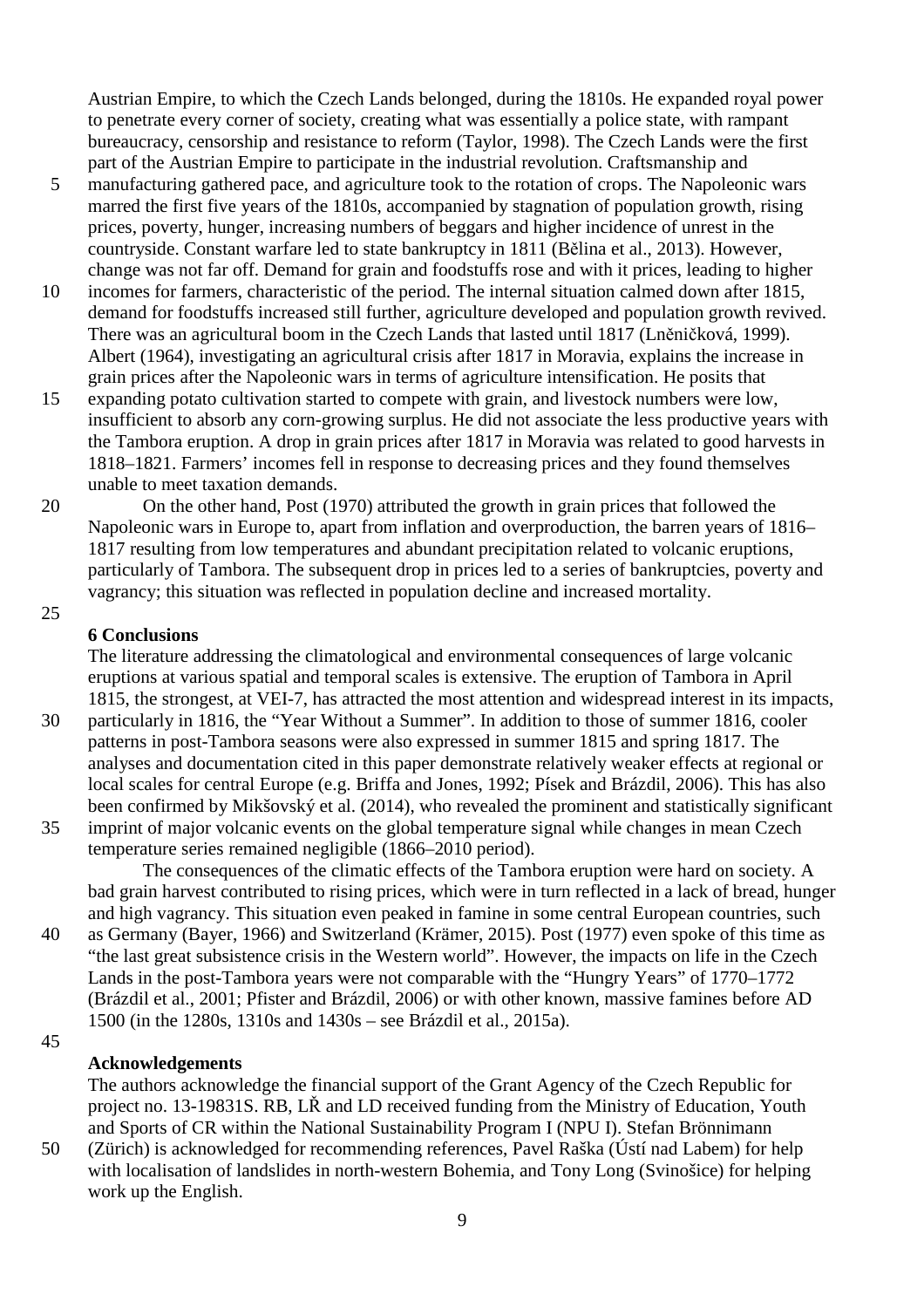## **References**

Albert, E.: Vliv první kapitalistické agrární krize XIX. století na moravské zemědělství (The

- 5 influence on Moravian agriculture of the first capitalist agrarian crisis of the 19th century), Acta Universitatis Agriculturae A, 1964, 1, 165–180, 1964. Anonymous: Ze staré pamětní knihy školy Chrástecké (From the old "Book of Memory" of the school in Chrást), Plzeňsko – List pro národopis a ochranu památek, 2, 14, 1919.
	- Aramaki, S.: The 1783 activity of Asama volcano. Part I, Japan. J. Geol. Geog., 27, 189–229, 1956.
- 10 Aramaki, S.: The 1783 activity of Asama volcano. Part II, Japan. J. Geol. Geog., 28, 11–33, 1957. Auchmann, R., Brönnimann, S., Breda, L., Bühler, M., Spadin, R., and Stickler, A.: Extreme climate, not extreme weather: the summer 1816 in Geneva, Switzerland, Clim. Past, 8, 325–335, doi:10.5194/cp-8-325-2012, 2012.

Bachmann, J.: Aufzeichnungen eines Alt-Leitmeritzers, Mitteilungen des Vereines für Geschichte 15 der Deutschen in Böhmen, 50, 107–131, 254–281, 1911.

- Bayer, D.: O gib mir Brot. Die Hungerjahre 1816 und 1817 in Württemberg und Baden, Deutsches Brotmuseum e.V., Ulm/Donau, 132 pp., 1966. Bělina, P., Hlavačka, M., and Tinková, D.: Velké dějiny zemí Koruny české. Svazek XI.a, 1792–
- 1860 (The Great History of the Countries of the Czech Crown, Volume XIa, 1792–1860), Paseka, 20 Praha, 466 pp., 2013.
- Bodenmann, T., Brönnimann, S., Hadorn, G. H., Krüger, T., and Weissert, H.: Perceiving, explaining, and observing climatic changes: An historical case study of the "year without a summer" 1816, Meteorol. Z., 20, 577–587, doi:10.1127/0941-2948/2011/0288, 2011. Bradley, R. S.: The explosive volcanic eruption signal in Northern Hemisphere continental
- 25 temperature records, Clim. Change, 12, 221–243, doi:10.1007/BF00139431, 1988. Brázdil, R., Bělínová, M., Dobrovolný, P., Mikšovský, J., Pišoft, P., Řezníčková, L., Štěpánek, P., Valášek, H., and Zahradníček, P.: Temperature and Precipitation Fluctuations in the Czech Lands During the Instrumental Period, Masaryk University, Brno, 236 pp., 2012a. Brázdil, R., Demarée, G. R., Deutsch, M., Garnier, E., Kiss, A., Luterbacher, J., Macdonald, N.,
- 30 Rohr, C., Dobrovolný, P., Kolář, P., and Chromá, K.: European floods during the winter 1783/1784: scenarios of an extreme event during the 'Little Ice Age', Theor. Appl. Climatol., 100, 163–189, doi:10.1007/s00704-009-0170-5, 2010.

Brázdil, R., Dobrovolný, P., Elleder, L., Kakos, V., Kotyza, O., Květoň, V., Macková, J., Müller, M., Štekl, J., Tolasz, R., and Valášek, H.: Historické a současné povodně v České republice

- 35 (Historical and Recent Floods in the Czech Republic), Masarykova univerzita, Český hydrometeorologický ústav, Brno, Praha, 370 pp., 2005a. Brázdil, R., Dobrovolný, P., Luterbacher, J., Moberg, A., Pfister, C., Wheeler, D., and Zorita, E.: European climate of the past 500 years: new challenges for historical climatology, Clim. Change, 101, 7–40, doi:10.1007/s10584-009-9783-z, 2010b.
- 40 Brázdil, R. and Kirchner, K., eds.: Vybrané přírodní extrémy a jejich dopady na Moravě a ve Slezsku (Selected Natural Extremes and their Impacts in Moravia and Silesia), Masarykova univerzita, Český hydrometeorologický ústav, Ústav geoniky Akademie věd České republiky, v.v.i., Brno, Praha, Ostrava, 432 pp., 2007.

Brázdil, R., Kotyza, O., and Bauch, M.: Climate and famines in the Czech Lands prior to AD 1500: 45 possible interconnections in a European context, in: Collet, D. and Schuh, C., eds.: Famines in the Premodern World (1300–1800). Socio-natural entanglements in historical societies, Springer Science, submitted, 2015a.

Brázdil, R., Pfister, C., Wanner, H., von Storch, H., and Luterbacher, J.: Historical climatology in Europe – the state of the art, Clim. Change, 70, 363–430, doi:10.1007/s10584-005-5924-1, 2005b.

50 Brázdil, R., Řezníčková, L., Valášek, H., and Kotyza, O.: Early instrumental meteorological observations in the Czech Lands III: František Jindřich Jakub Kreybich, Žitenice, 1787–1829, Meteorologický časopis, 10, 63–74, 2007.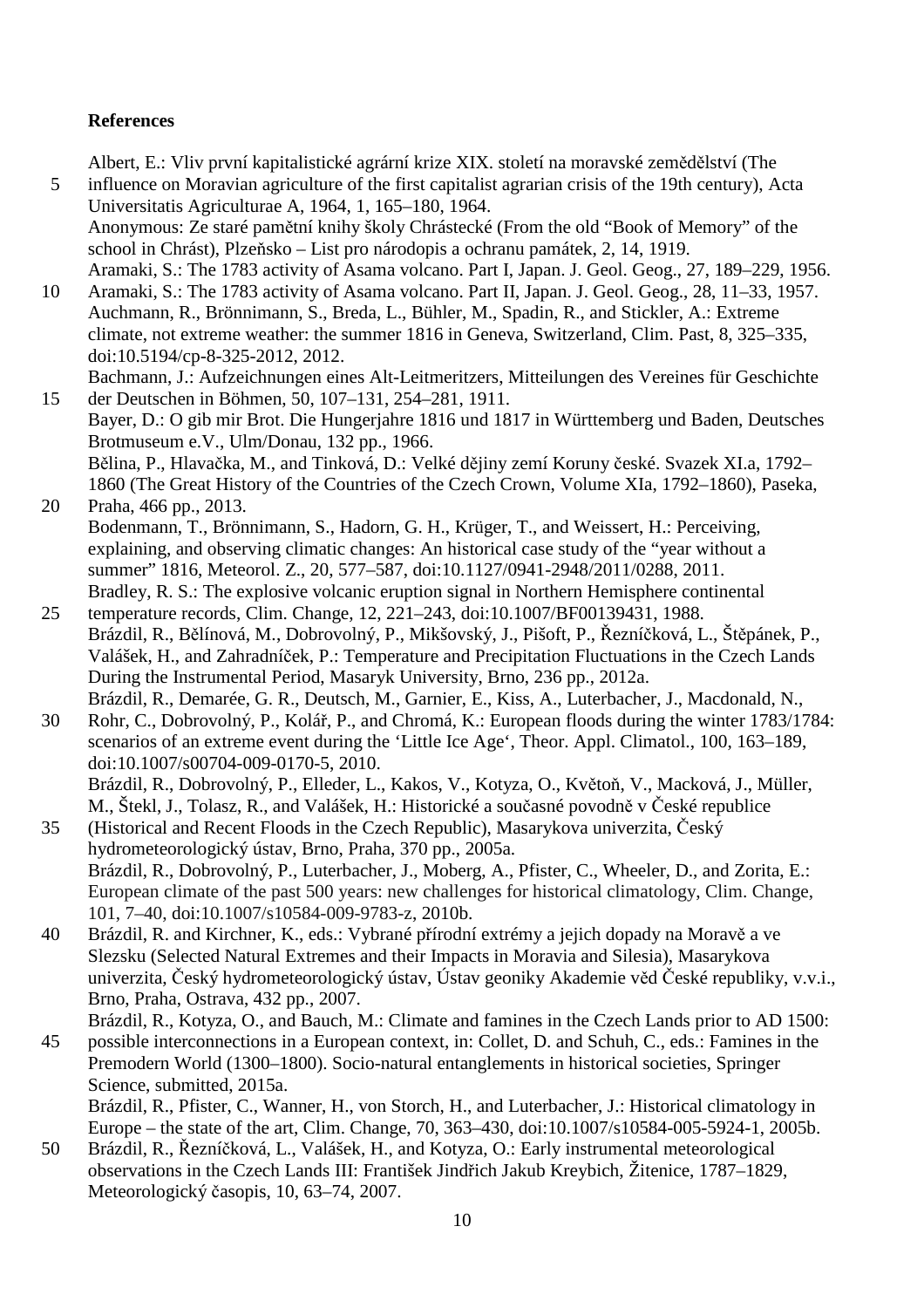Brázdil, R., Trnka, M., Mikšovský, J., Řezníčková, L., and Dobrovolný, P.: Spring–summer droughts in the Czech Land in 1805–2012 and their forcings, Int. J. Climatol., 35, 1405–1421, doi:10.1002/joc.4065, 2015b.

- Brázdil, R., Valášek, H., Luterbacher, J., and Macková, J.: Die Hungerjahre 1770–1772 in den 5 böhmischen Ländern. Verlauf, meteorologische Ursachen und Auswirkungen, Österreichische Zeitschrift für Geschichtswissenschaften, 12, 44–78, 2001.
	- Brázdil, R., Valášek, H., and Macková, J.: Climate in the Czech Lands during the 1780s in light of the daily weather records of parson Karel Bernard Hein of Hodonice (south-western Moravia): Comparison of documentary and instrumental data, Clim. Change, 60, 297–327,
- 10 doi:10.1023/A:1026045902062, 2003. Brázdil, R., Zahradníček, P., Pišoft, P., Štěpánek, P., Bělínová, M., and Dobrovolný, P.: Temperature and precipitation fluctuations in the Czech Lands during the period of instrumental measurements, Theor. Appl. Climatol., 110, 17–34, doi:10.1007/s00704-012-0604-3, 2012b. Briffa, K. R. and Jones, P. D.: The climate of Europe during the 1810s with special reference to
- 15 1816, in: Harington, C. R., ed.: The Year Without a Summer? World Climate in 1816, Canadian Museum of Nature, Ottawa, 372–391, 1992. Briffa, K., Jones, P. D., Schweingruber, F., and Osborn, T.: Influence of volcanic eruptions on Northern Hemisphere summer temperature over the past 600 years, Nature, 393, 450–455, doi:10.1038/30943, 1998.
- 20 Brönnimann, S.: Climatic Changes Since 1700, Springer, Cham, Heidelberg, New York, Dordrecht, London, 360 pp., 2015. Brugnara, Y., Auchmann, R., Brönnimann, S., Allan, R. J., Auer, I., Barriendos, M., Bergström, A., Bhend, J., Brázdil, R., Compo, G. P., Cornes, R. C., Dominguez-Castro, F., van Engelen, A. F. V., Filipiak, J., Holopainen, J., Jourdain, S., Kunz, M., Luterbacher, J., Maugeri, M., Mercalli, L.,
- 25 Moberg, A., Mock, C. J., Pichard, G., Řezníčková, L., van der Schrier, G., Slonosky, V., Ustrnul, Z., Valente, M. A., Wypych, A., and Yin, X.: A collection of sub-daily pressure and temperature observations for the early instrumental period with a focus on the "year without a summer" 1816, Clim. Past, 11, 1027–1047, doi:10.5194/cp-11-1027-2015, 2015. Brůžek, V.: Major volcanic eruptions in the nineteenth and twentieth centuries and temperatures in
- 30 Central Europe, in: Harington, C. R., ed.: The Year Without a Summer? World Climate in 1816, Canadian Museum of Nature, Ottawa, 422–426, 1992. Büntgen, U., Trnka, M., Krusic, P. J., Kyncl, T., Kyncl, J., Luterbacher, J., Zorita, E., Ljungqvist, F. C., Auer, I., Konter, O., Schneider, L., Tegel, W., Štěpánek, P., Brönnimann, S., Hellmann, L., Nievergelt, D., and Esper, J.: Tree-ring amplification of the early nineteenth-century summer
- 35 cooling in Central Europe, J. Climate, 28, 5272–5288, doi:10.1175/JCLI-D-14-00673.1, 2015. Camuffo, D. and Enzi, S.: Impacts of the clouds of volcanic aerosols in Italy during the last 7 centuries, Nat. Hazards, 11, 135–161, doi: 10.1007/BF00634530, 1995. Cole-Dai, J., Ferris, D., Lanciki, A., Savarino, J., Baroni, M., and Thiemens, M. H.: Cold decade (AD 1810–1819) caused by Tambora (1815) and another (1809) stratospheric volcanic eruption,
- 40 Geophys. Res. Lett., 36, L22703, doi:10.1029/2009GL040882, 2009. Dobrovolný, P., Moberg, A., Brázdil, R., Pfister, C., Glaser, R., Wilson, R., van Engelen, A., Limanówka, D., Kiss, A., Halíčková, M., Macková, J., Riemann, D., Luterbacher, J., and Böhm, R.: Monthly and seasonal temperature reconstructions for Central Europe derived from documentary evidence and instrumental records since AD 1500, Clim. Change, 101, 69–107,
- 45 doi:10.1007/s10584-009-9724-x, 2010. Fischer, E. M., Luterbacher, J., Zorita, E., Tett, S. F. B., Casty, C., and Wanner, H.: European climate response to tropical volcanic eruptions over the last half millennium, Geophys. Res. Lett., 34, L05707, doi:10.1029/2006GL027992, 2007. Gillett, N. P., Weaver, A. J., Zwiers, F. W., and Wehner, M. F.: Detection of volcanic influence on
- 50 global precipitation, Geophys. Res. Lett., 31, L12217, doi:10.1029/2004GL020044, 2004.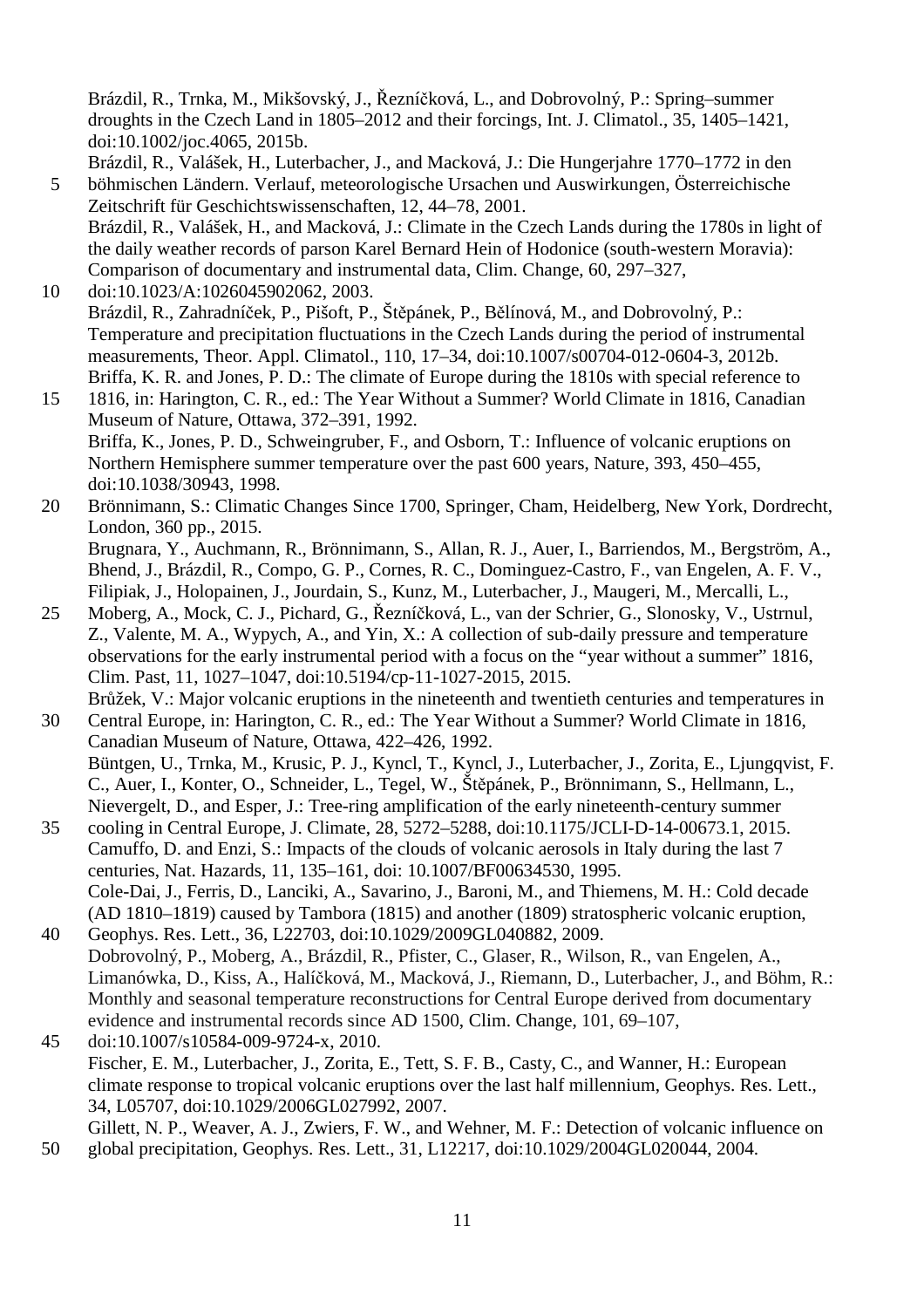Guevara-Murua, A., Williams, C. A., Hendy, E. J., Rust, A. C., and Cashman, K. V.: Observations of a stratospheric aerosol veil from a tropical volcanic eruption in December 1808: is this the Unknown ~1809 eruption?, Clim. Past, 10, 1707–1722, doi:10.5194/cp-10-1707-2014, 2014. Habegger, D. L.: 1816 – The year without a summer, Mennonite Family History, 16, 19–23, 1997.

- 5 Hallaschka, C.: Ephemeride der beobachteten Sonnenflecken vom 9. April bis 3. Mai 1814, Hesperus, 37, 295–296, 1814. Harington, C. R., ed.: The Year Without a Summer? World Climate in 1816, Canadian Museum of Nature, Ottawa, 576 pp., 1992.
- Humphreys, W. J.: Volcanic dust and other factors in the production of climatic changes, and their 10 possible relation to Ice Ages, J. Frankl. Inst., 176, 131–172, 1913.
- Jones, P. D., Moberg, A., Osborn, T. J., and Briffa, K. R.: Surface climate responses to explosive volcanic eruptions seen in long European temperature records and mid-to-high latitude tree-ring density around the Northern Hemisphere, in: Robock, A. and Oppenheimer, C., eds.: Volcanism and Earth's Atmosphere, Geoph. Monog. Series, 139, AGU, Washington, D. C., 239–254, 2004.
- 15 Kandlbauer J. and Sparks, R. S. J.: New estimates of the 1815 Tambora eruption volume, J. Volcanol. Geoth. Res., 286, 93–100, doi:10.1016/j.jvolgeores.2014.08.020, 2014. Katzerowsky, W.: Meteorologische Nachrichten aus den Archiven der Stadt Leitmeritz, Im Selbstverlage des Verfassers, Leitmeritz, 30 pp., 1895. Kelly, P. M., Jones, P. D., and Jia, P. Q.: The spatial response of the climate system to explosive
- 20 volcanic eruptions, Int. J. Climatol., 16, 537–550, doi: 10.1002/(SICI)1097- 0088(199605)16:5<537::AID-JOC23>3.0.CO;2-F, 1996. Klingaman, W. K. and Klingaman, N. P.: The Year Without Summer: 1816 and the Volcano that Darkened the World and Changed History, St. Martin's Griffin, New York, 338 pp., 2013. Krämer, D.: "Menschen grasten mit dem Vieh". Die letzte grosse Hungerkrise der Schweiz
- 25 1816/1817, Wirtschafts-, Sozial- und Umweltgeschichte (WSU), 4, Schwabe Verlag, Basel, 528 pp., 2015. Kreuzinger, E.: Chronik der alten und neuern Zeit Troppau's, oder Troppau und seine

Merkwürdigkeiten, Im Selbstverlage des Herausgebers, Troppau, 278 pp., 1862. Kužić, K.: The effect of two volcano eruptions on the Croatian lands at the beginning of the 19th

- 30 century, Hrvatski meteorološki časopis, 42, 15–39, 2007. Kyncl, J., Dobrý, J., Munzar, J., and Sarajishvili, K. G.: Tree-ring structure response of conifers in Europe to weather conditions in 1912 (with regard to the volcano Katmai eruption), in: Brázdil, R., ed.: Climatic Change in the Historical and the Instrumental Periods, Masaryk University, Brno, 159–163, 1990.
- 35 Lacis, A.: Volcanic aerosol radiative properties, Past Global Changes Magazine, 23, 50–51, 2015. Lee, D. S. and MacKenzie, A. R.: Trans-hemispheric effects of large volcanic eruptions as recorded by an early 19th century diary, Int. J. Climatol., 30, 2217–2228, doi: 10.1002/joc.2034, 2010. LeGrande, A. N. and Anchukaitis, K. J.: Volcanic eruptions and climate, Past Global Changes Magazine, 23, 46–47, 2015.
- 40 Lněničková, J.: České země v době předbřeznové: 1792–1848 (The Czech Lands Before the Time of March: 1792–1848), Libri, Praha, 463 pp., 1999. Luterbacher, J., Werner, J. P., Smerdon, J. E., Fernández-Donado, I., Gonzáles-Rouco, F. J., Barriopedro, D., Ljungquist, F. C., Büntgen, U., Zorita, E., Wagner, S., Esper, J., McCarroll, D., Toreti, A., Frank, D., Jungclaus, J. H., Barriendos, M., Bertolin, C., Bothe, O., Brázdil, R.,
- 45 Camuffo, D., Dobrovolný, P., Gagen, M., Garcia-Bustamante, E., Ge, Q., Gómez-Navarro, J. J., Guiot, J., Hao, Z., Hegerl, G. C., Holmgren, K., Klimenko, V. V., Martín-Chivelet, J., Pfister, C., Roberts, N., Schindler, A., Churer, A., Solomina, O., von Gunten, I., Wahl, E., Wanner, H., Wetter, O., Xoplaki, E., Yuan, N., Zanchettin, D., Zhang, H., and Zerefos, C. (2016): European summer temperatures since Roman times, Environ Res Lett, 11, 024001, doi:10.1088/1748- 50 9326/11/2/02411, 2016.
	- Luterbacher, J. and Pfister, C.: The year without a summer, Nat. Geosci., 8, 246–248, doi:10.1038/ngeo2404, 2015.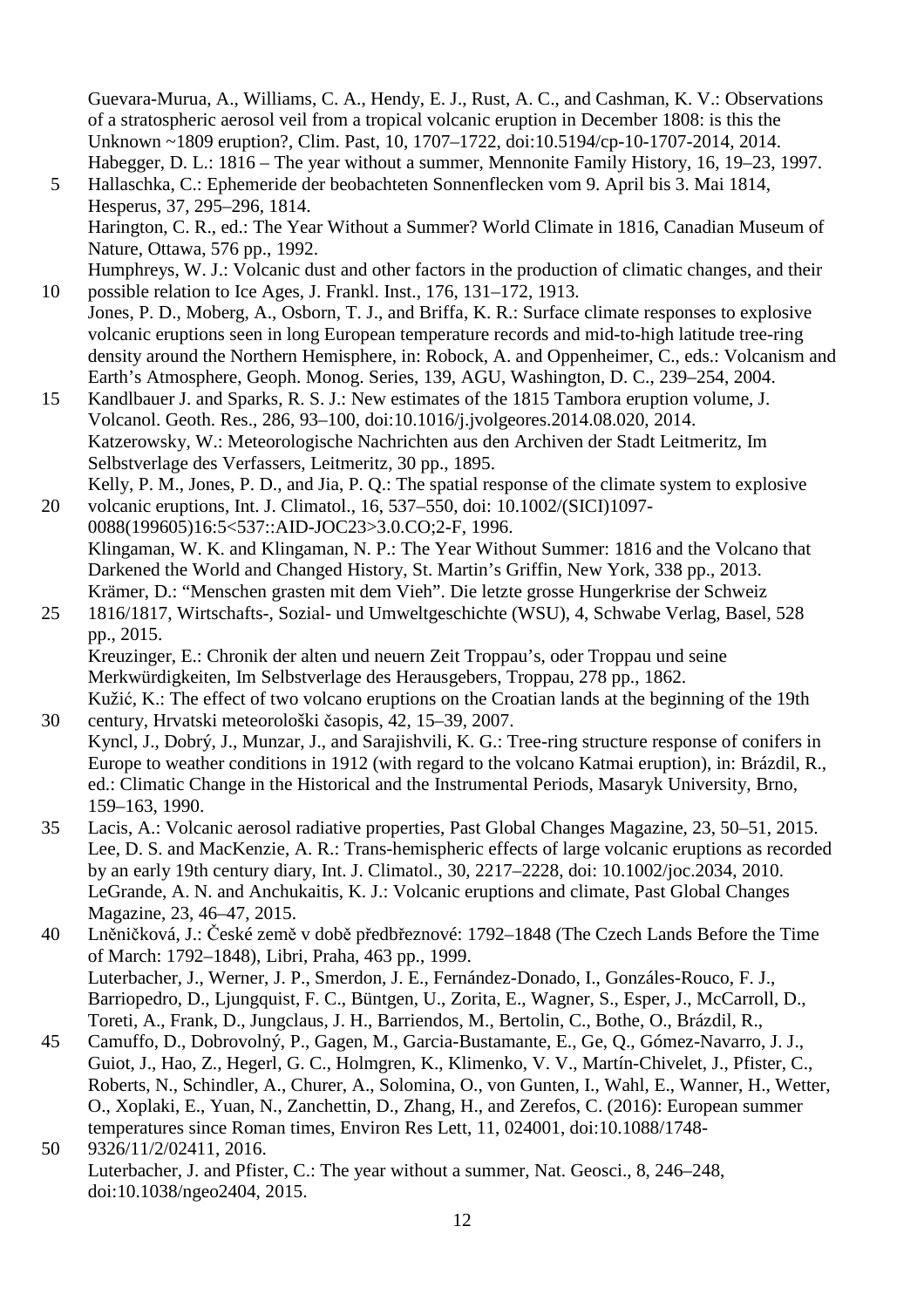Meteorologická pozorování v Praze-Klementinu 1775–1900 (Meteorological Observations at Prague-Klementinum, 1775–1900), Hydrometeorologický ústav, Praha, 258 pp., 1976. Mikšovský, J., Brázdil, R., Štěpánek, P., Zahradníček, P., and Pišoft, P.: Long-term variability of temperature and precipitation in the Czech Lands: an attribution analysis, Clim. Change, 125, 253–

- 5 264, doi: 10.1007/s10584-014-1147-7, 2014. Newhall, C. G. and Self, S.: The Volcanic Explosivity Index (VEI): An estimate of explosive magnitude for historical volcanism, J. Geophys. Res., 87, 1231–1238, doi:10.1029/JC087iC02p01231, 1982. Oppenheimer, C.: Climatic, environmental and human consequences of the largest known historic
- 10 eruption: Tambora volcano (Indonesia) 1815, Progr. Phys. Geog., 27, 230–259, doi:10.1191/0309133303pp379ra, 2003. Paměti starých písmáků moravských (Memoirs of the Early Moravian Writers), Nákladem Selského archivu, Velké Meziříčí, 187 pp., 1916. Pfister, C. and Brázdil, R.: Social vulnerability to climate in the "Little Ice Age": an example from
- 15 Central Europe in the early 1770s, Clim. Past, 2, 115–129, doi:10.5194/cp-2-115-2006, 2006. Písek, J. and Brázdil, R.: Responses of large volcanic eruptions in the instrumental and documentary climatic data over Central Europe, Int. J. Climatol., 26, 439–459, doi:10.1002/joc.1249, 2006.

Post, J. D.: The economic crisis of 1816–1817 and its social and political consequences, J. Econ. 20 Hist., 30, 248–250, 1970.

Post, J. D.: The Last Great Subsistence Crisis in the Western World, The John Hopkins University Press, Baltimore, London, 240 pp., 1977.

Poznámky z "Klementinských pozorování 1775–1839" (Notes from "Klementinum observations 1775–1839"), Hydrometeorologický ústav, Praha, 191 pp., 1977.

- 25 Raška, P. (2016): Personal communication. Raška, P., Zábranský, V., Brázdil, R., and Lamková, J.: The late Little Ice Age landslide calamity in North Bohemia: Triggers, impacts and post-landslide development reconstructed from documentary data (case study of the Kozí vrch Hill landslide), Geomorphology, 255, 95–107, doi: http://dx.doi.org/10.1016/j.geomorph.2015.12.009, 2016.
- 30 Robek, A.: Lidové kronikářství na Kralupsku a Mělnicku. Edice lidových kronikářských textů (Folk Chronicle Writing in the Kralupy and Mělník Regions. Folk Chronicle Texts Edition), Ústav pro etnografii a folkloristiku ČSAV, Praha, 254 pp., 1974. Robock, A.: Volcanic eruptions and climate, Rev. Geophys., 38, 191–219, doi:10.1029/1998RG000054, 2000.
- 35 Robock, A. and Mao, J.: The volcanic signal in surface temperature observations, J. Climate, 8, 1086–1103, doi:10.1175/1520-0442(1995)008<1086:TVSIST>2.0.CO;2, 1995. Roubic, A.: Kronika rychtářů Urbaníka a Hořínka z Velké Bystřice z let 1789–1848 (The chronicle of the reeves Urbaník and Hořínek of Velká Bystřice from the years 1789–1848), Okresní archív v Olomouci, Olomouc, 213–238, 1987.
- 40 Rybář, J. and Suchý, J.: The influence of climate on the České středohoří Mts. slope deformations data analysis since the 18th century, GeoLines, 11, 69–72, 2000. Schebek, E., ed.: Die Getreidepreise zu Prag 1655 bis 1872, in: Collectiv-Austellung von Beiträgen zur Geschichte der Preise veranstaltet zur Welt-Ausstellung 1873 Wien von der Handels- und Gewerbekammer in Prag, Katalog, Heinr. Mercy, Prag, 91–104, 1873.
- 45 Sear, C. B., Kelly, P. M., Jones, P. D., and Goodess, C. M.: Global surface-temperature responses to major volcanic eruptions, Nature, 330, 365–367, doi:10.1038/330365a0, 1987. Self, S., Gertisser, R., Thordarson, T., Rampino, M. R., and Wolff, J. A. (2004): Magma volume, volatile emissions, and stratospheric aerosols from the 1815 eruption of Tambora, Geophys. Res. Lett., 31, L20608, doi:10.1029/2004GL020925, 2004.
- 50 Sigl, M., McConnell, J. R., Toohey, M., Plunkett, G., Ludlow, F., Winstrup, M., Kipfstuhl, S., and Motizuki, Y.: The history of volcanic eruptions since Roman times, Past Global Changes Magazine, 23, 48–49, 2015.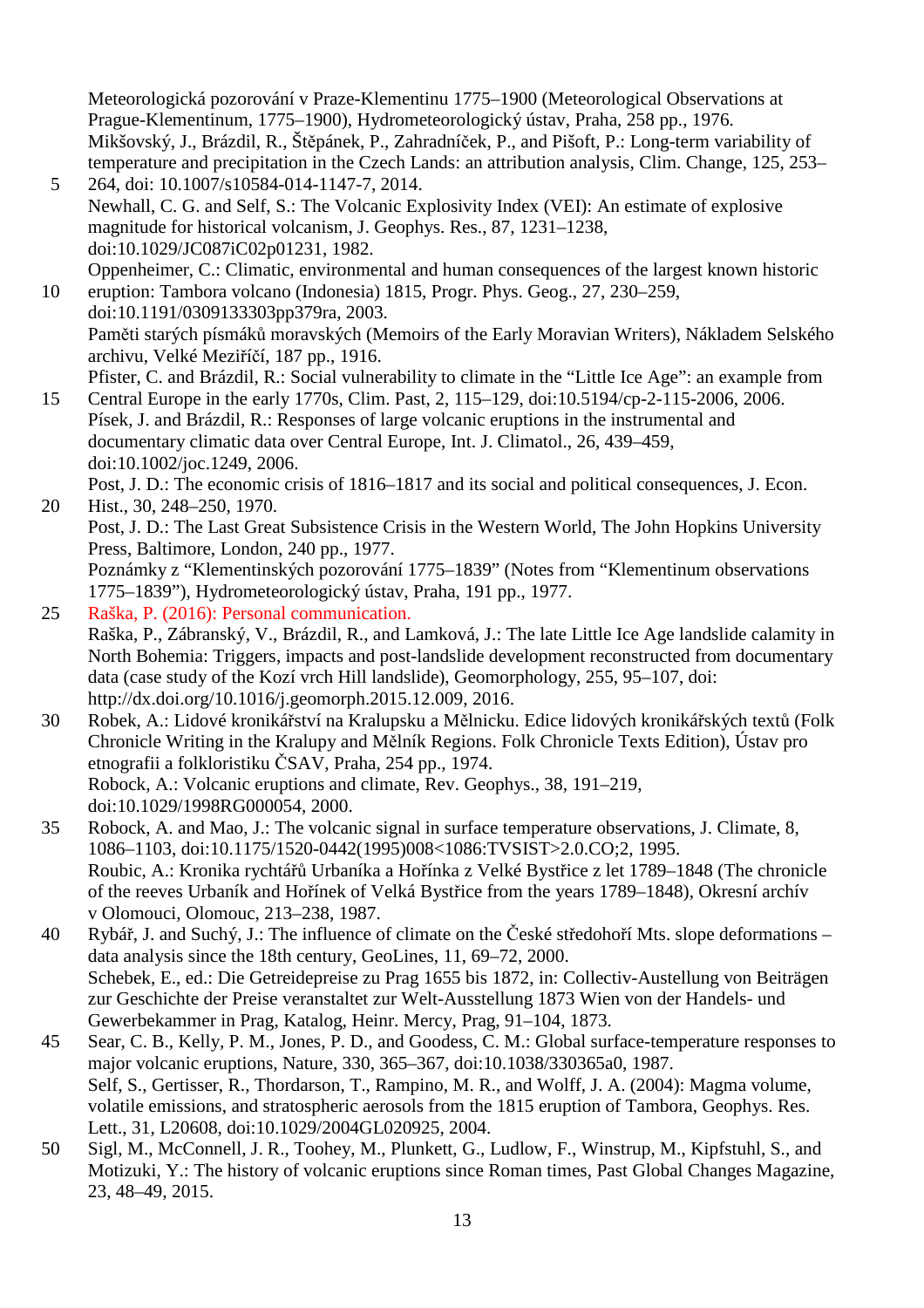Stenchikov, G., Delworth, T. L., Ramaswany, V., Stouffer, R. J., Wittenberg, A., Zeng, F.: Volcanic signals in oceans, J. Geophys. Res., 114, D16104, doi:10.1029/2008JD011673, 2009. Stommel, H. and Stommel, E.: Volcano Weather: The Story of 1816, The Year without a Summer, Seven Seas Press, Newport, RI, 177 pp., 1983.

5 Stothers, R. B.: The great Tambora eruption in 1815 and its aftermath, Science, 224, 1191–1198, doi:10.1126/science.224.4654.1191, 1984. Špůrek, M.: Historical Catalogue of Slide Phenomena, Studia Geographica 19, Geografický ústav ČSAV, Brno, 178 pp., 1972. Taylor, A.: Poslední století habsburské monarchie: Rakousko a Rakousko-Uhersko v letech 1809–

10 1918 (The Last Century of the Hapsburg Monarchy: Austria and Austro-Hungary in the Years 1809–1918), Barrister & Principal, Brno, 371 pp., 1998. Timmreck, C.: Modeling the climatic effects of large explosive volcanic eruptions, WIREs Clim. Change, 3, 545–564, doi:10.1002/wcc.192, 2012. Tlapák, J.: Tržní ceny základních druhů obilovin v některých městech ze středních, severních a

15 severovýchodních Čech v letech 1767–1848 (Market prices of basic cereal varieties in a number of towns in northern and north-eastern Bohemia in the years 1767–1848), Acta Universitatis Carolinae – Philosophica et Historica, 3, 139–192, 1977.

Trigo, R. M., Vaquero, J. M., Alcoforado, M.-J., Barriendos, M., Taborda, J., García-Herrera, R., and Luterbacher, J.: Iberia in 1816, the year without a summer, Int. J. Climatol., 29, 99–115, 20 doi:10.1002/joc.1693, 2009.

Trnka, F.: Kroniky novoměstské. Část II (Chronicles of Nové Město. Part II), Nákladem a tiskem A. Veselého, Nové Město na Moravě, 229 pp., 1912. Urban, J. F.: Písmák jižního Plzeňska Václav Jan Mašek (Václav Jan Mašek, Writer, in the Southern Plzeň Region), Granát, Horní Bříza, 178 pp., 1999.

- 25 Vupputuri, R. K. R.: The Tambora eruption in 1815 provides a test on possible global climatic and chemical perturbations in the past, Nat. Hazards, 5, 1–16, doi:10.1007/BF00127136, 1992. Wegmann, M., Brönnimann, S., Bhend, J., Franke, J., Folini, D., Wild, M., and Luterbacher, J.: Volcanic influence on European summer precipitation through monsoons: Possible cause for "Years Without a Summer", J. Climate, 27, 3683–3691, doi:10.1175/JCLI-D-13-00524.1, 2014.
- 30 Zielinski, G. A., Fiacco, R. J., Mayewski, P. A., Meeker, L. D., Whitlow, S., Twickler, M. S., Germani, M. S., Endo, K., and Yasui, M.: Climatic impact of the A.D. 1783 Asama (Japan) eruption was minimal: Evidence from the GISP2 ice core, Geophys. Res. Lett., 21, 2365–2368, doi:10.1029/94GL02481, 1994.

# 35 **Archival sources**

(S1) Archiv Akademie věd České republiky, Praha, fond Státní hvězdárna, inv. č. 782 (VI C 8, č. 17): Meteorologische Beobachtungen nebst ökonomischen Bemerkungen vom Jahre 1815 in Schüttenitz unweit der K. Kreisstadt Leitmeritz beobachtet von Fr. Jac. H. Kreybich.

40 (S2) Archiv Akademie věd České republiky, Praha, fond Státní hvězdárna, inv. č. 783 (VI C 8, č. 18): Meteorologische Beobachtungen mit oekonomischen Bemerkungen vom Jahre 1816 beobachtet in Schüttenitz 1/2 Stunde Nordöstlich von der K. Kreisstadt Leitmeritz enfernt von Franz Jacob Heinrich Kreybich.

(S3) Archiv Akademie věd České republiky, Praha, fond Státní hvězdárna, inv. č. 784 (VI C 8, č.

45 19): Meteorologische Beobachtungen vom Jahre 1817 in Schüttenitz 1/2 Stunde Nordestlich von Leitmeritz beobachtet von Franz Jac. H. Kreybich.

(S4) Moravský zemský archiv, Brno, fond G 138 Rodinný archiv Berchtoldů (1202)1494–1945, inv. č. 851: Denní sledování počasí buchlovským farářem Šimonem Hausnerem 1803–1831. (S5) Státní okresní archiv Blansko, fond Archiv města Boskovice, inv. č. 109: Kronika Dominika

50 Kučery.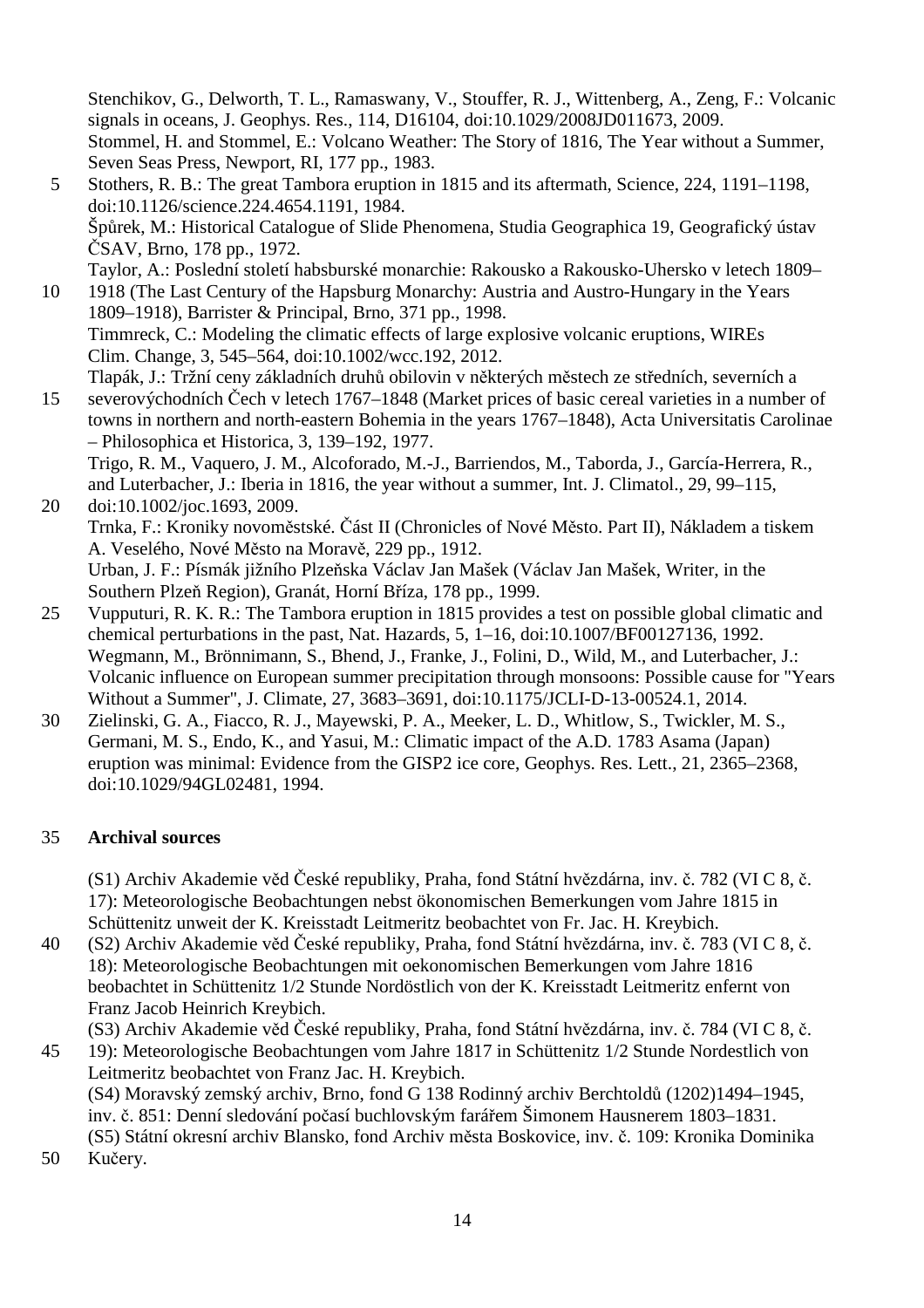(S6) Státní okresní archiv Česká Lípa, fond Sbírka rukopisů, sign. 13/3: Witterungs-Geschichte. Auszug aus den Titl: Lesenwürdige Sammlungen der hinterlegten Jahrgängen. Von Anton Lehmann Lehrer in Neuland. Abgeschrieben durch Joseph Meißner.

#### 5

Table 1. The order of mean seasonal temperatures and precipitation for 1815–1818, the years after the Tambora eruption: a) temperature in order of increasing values (from lowest to highest), Prague-Klementinum and central Europe; b) precipitation in order of decreasing values (from highest to lowest totals), Prague-Klementinum and Brno

### 10

### a) Temperature

| Year | Prague-Klementinum (1775–2007) |           |            |             | Central Europe (1775–2007) |           |           |             |
|------|--------------------------------|-----------|------------|-------------|----------------------------|-----------|-----------|-------------|
|      | Winter                         | Spring    | Summer     | Autumn      | Winter                     | Spring    | Summer    | Autumn      |
| 1815 |                                | 187-193   | $11 - 14$  | $36 - 45$   | $\overline{\phantom{a}}$   | 198-201   | $9 - 12$  | $36 - 40$   |
| 1816 | $90 - 91$                      | $92 - 98$ |            | $21 - 26$   | $60 - 63$                  | $46 - 58$ |           | $29 - 32$   |
| 1817 | $181 - 184$                    | $16 - 18$ | $93 - 107$ | $71 - 79$   | 183-190                    | $8 - 9$   | $73 - 84$ | 89-97       |
| 1818 | $146 - 150$                    | 172–175   | $66 - 73$  | $125 - 127$ | 142-148                    | 149–156   | $73 - 84$ | $107 - 116$ |

### b) Precipitation

| Year | Prague-Klementinum (1804–2010) |             |             |             | Brno (1804–2010) |             |           |             |
|------|--------------------------------|-------------|-------------|-------------|------------------|-------------|-----------|-------------|
|      | Winter                         | Spring      | Summer      | Autumn      | Winter           | Spring      | Summer    | Autumn      |
| 1815 | $\overline{\phantom{a}}$       | $190 - 192$ |             | 196         |                  | $135 - 136$ |           | 206         |
| 1816 | $114 - 116$                    | $129 - 130$ | $25 - 26$   | $111 - 113$ | $80 - 81$        | $80 - 81$   | $38 - 40$ | $54 - 58$   |
| 1817 | $117 - 126$                    |             | $76 - 79$   | 123–124     | $100 - 105$      | $165 - 167$ | $89 - 90$ | $177 - 181$ |
| 1818 | $171 - 172$                    | $80 - 81$   | $129 - 130$ | 93          | 189-192          | $64 - 65$   | 159       | $111 - 112$ |

#### 15

# **List of Figures:**

**Figure 1.** The Czech Republic, showing places from which meteorological observations (circles) and documentary weather reports (triangles) were obtained for the purposes of this study. Locations of other places reported in the text (crosses). Key: 1 – Bohyně, 2 – Chudoslavice, 3 – Jílové, 4 – 20 Litoměřice, 5 – Třebušín, 6 – Vitín, 7 – Žitenice.

**Figure 2.** Seasonal temperature anomalies at Prague-Klementinum (1), Žitenice (2), Brno (3), in the Czech Lands (4) and central Europe (5) series around the time of Tambora eruption in 1815 (Wi – Winter, Su – Summer). Anomalies are expressed with respect to the 5-year period pre-eruption: month zero – April 1815.

25 **Figure 3.** Monthly temperature (a) and precipitation (b) anomalies in Prague-Klementinum (1) and Brno (2) series after the Tambora eruption (May 1815–December 1817). Anomalies are expressed with respect to the 5-year pre-eruption period

**Figure 4**. Differences between mean summer and winter temperatures in Prague-Klementinum (1), Žitenice (2), Brno (3), Czech Lands (4) and central Europe (5; C.E.) series, demonstrating reduction

- 30 of seasonality after the Tambora eruption in 1815. Central European differences are calculated from temperature anomalies with respect to the 1961–1990 reference period (right axis). **Figure 5.** Seasonal precipitation anomalies in Prague-Klementinum (1), Brno (2) and Czech Lands (3) series around the time of Tambora eruption in 1815. Anomalies are expressed with respect to the 5-year period pre-eruption: month zero – April 1815.
- 35 **Figure 6.** Fluctuations in the monthly numbers of precipitation days in 1815–1817: 1 Prague-Klementinum (Meteorologická pozorování, 1976), 2 – Žitenice (S1–S3), 3 – Buchlovice (S4). **Figure 7.** Fluctuations in prices of staple cereals (wheat, rye, barley, oats) in Prague (gulden/61.49 l) and in Moravia (gulden/hl) in the 1811–1820 period. Data: Prague – Schebek (1873), Moravia – Albert (1964).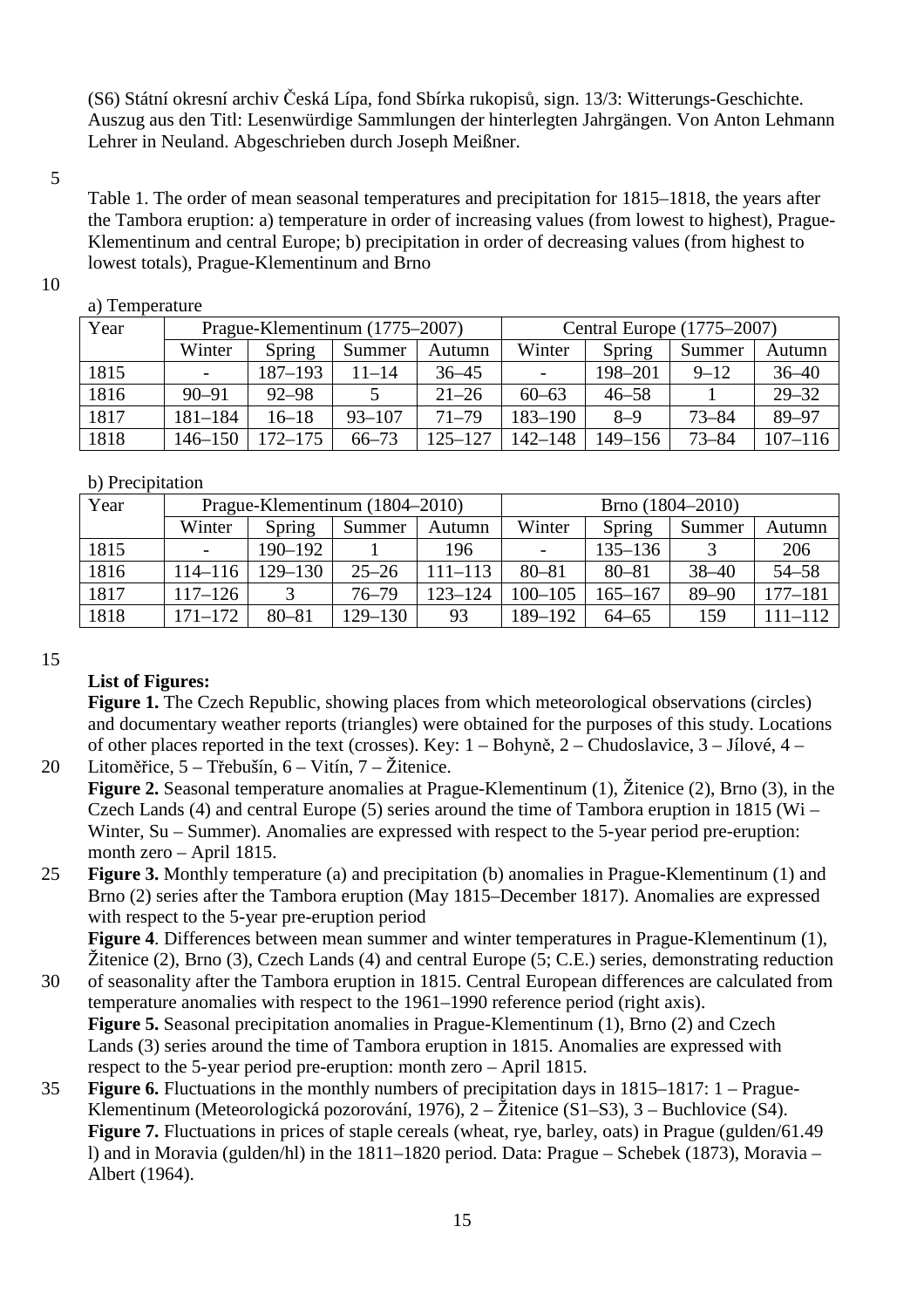Figure 8. a) Flaugergues' comet observed in September 1811 was, according to many people, responsible for the dry weather and a portent of its continuation. The illustration shows the position of the comet on 11 September at 10 p.m. in projection to the constellation of Ursa Major, recorded in Brno (attachment to *Hesperus*, 1812, no. 25); b) Sunspots observed by Cassian Hallaschka in

5 Brno from 9 April to 3 May 1814 (supplement to Hallaschka, 1814).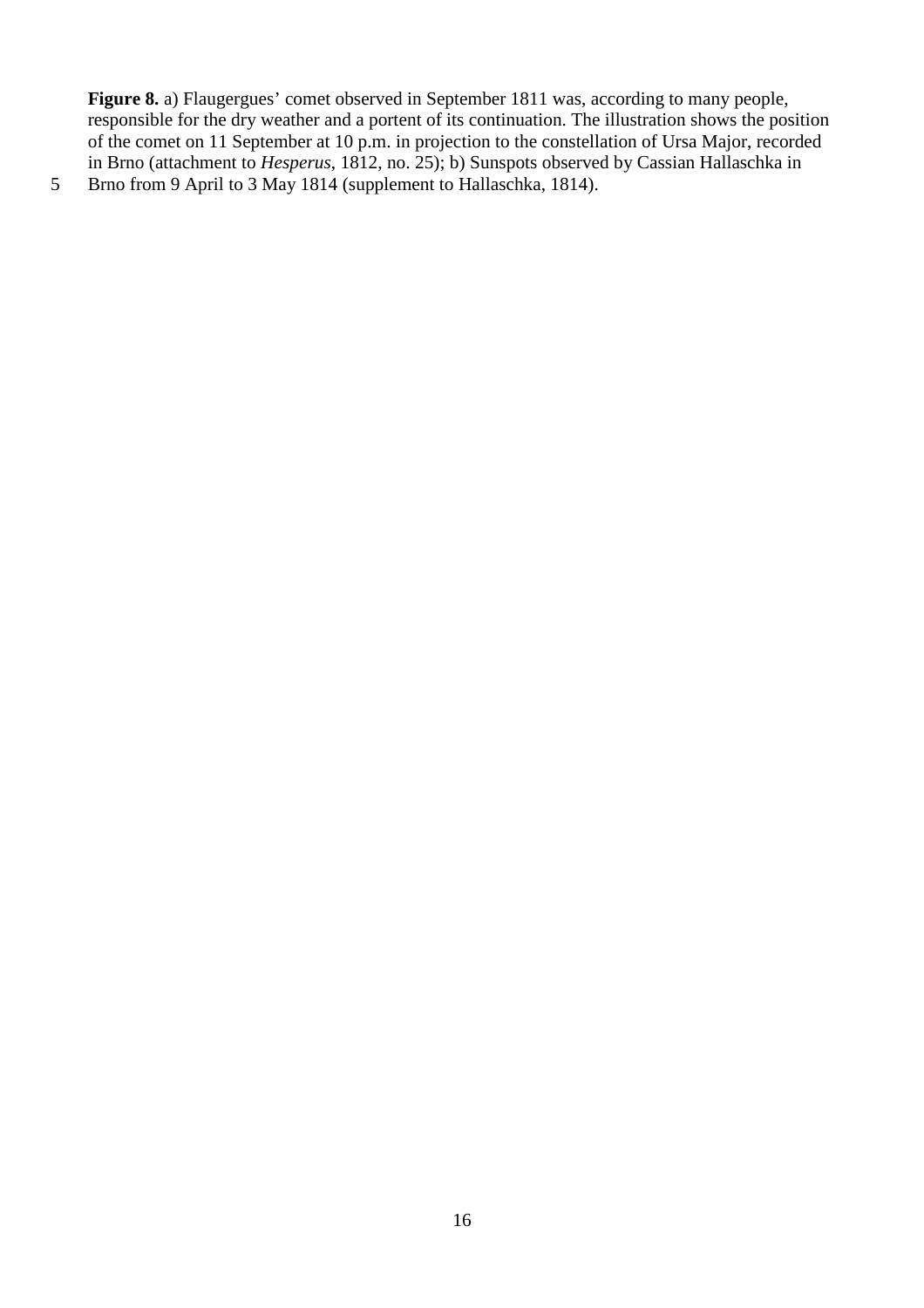

Figure 1. The Czech Republic, showing places from which meteorological observations (circles) and documentary weather reports (triangles) were obtained for the purposes of this study. Locations of other places reported in the text (crosses). Key: 1 – Bohyně, 2 – Chudoslavice, 3 – Jílové, 4 –

5 Litoměřice, 5 – Třebušín, 6 – Vitín, 7 – Žitenice.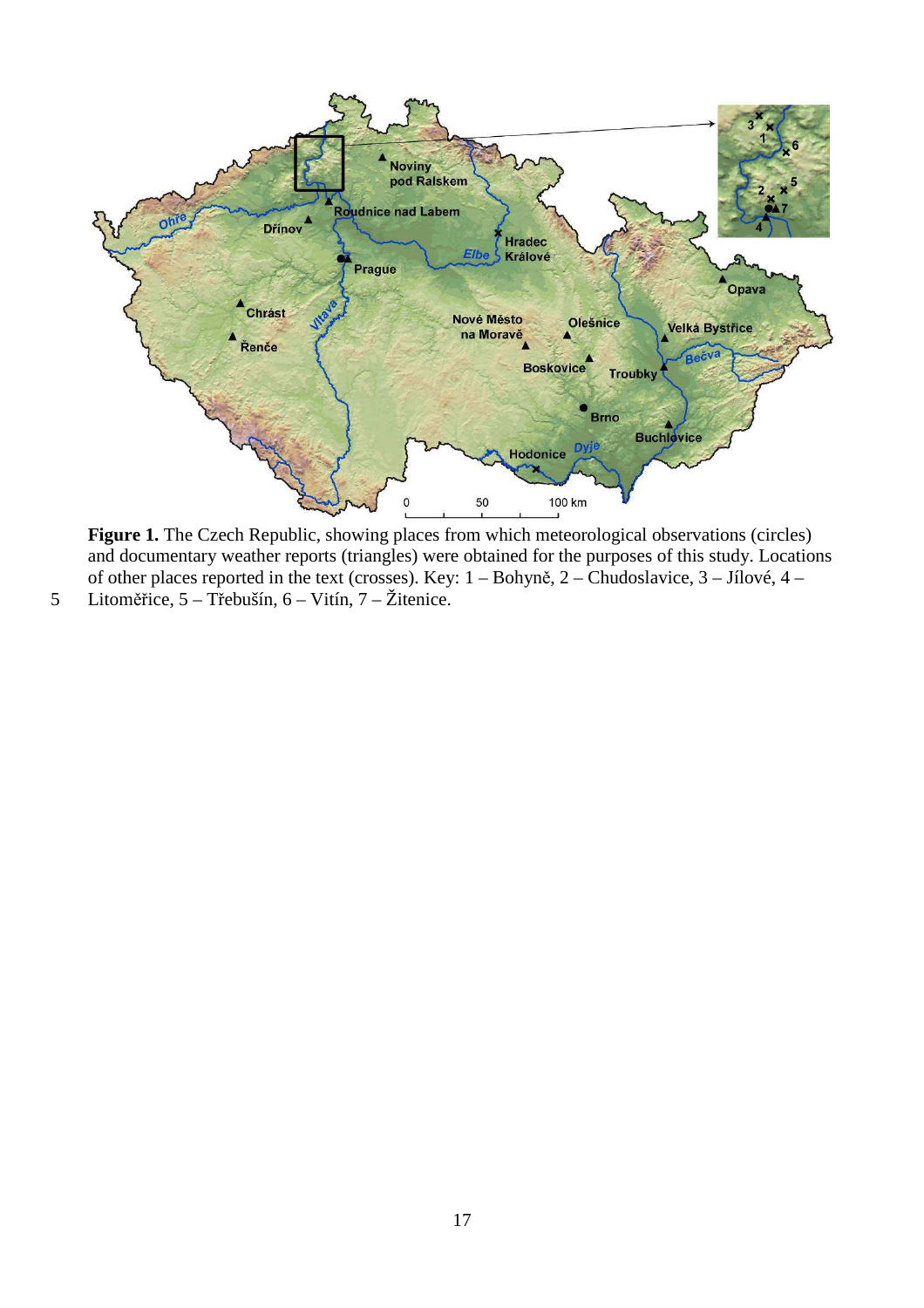

**Figure 2.** Seasonal temperature anomalies at Prague-Klementinum (1), Žitenice (2), Brno (3), in the Czech Lands (4) and central Europe (5) series around the time of Tambora eruption in 1815 (Wi – Winter, Su – Summer). Anomalies are expressed with respect to the 5-year period pre-eruption: 5 month zero – April 1815.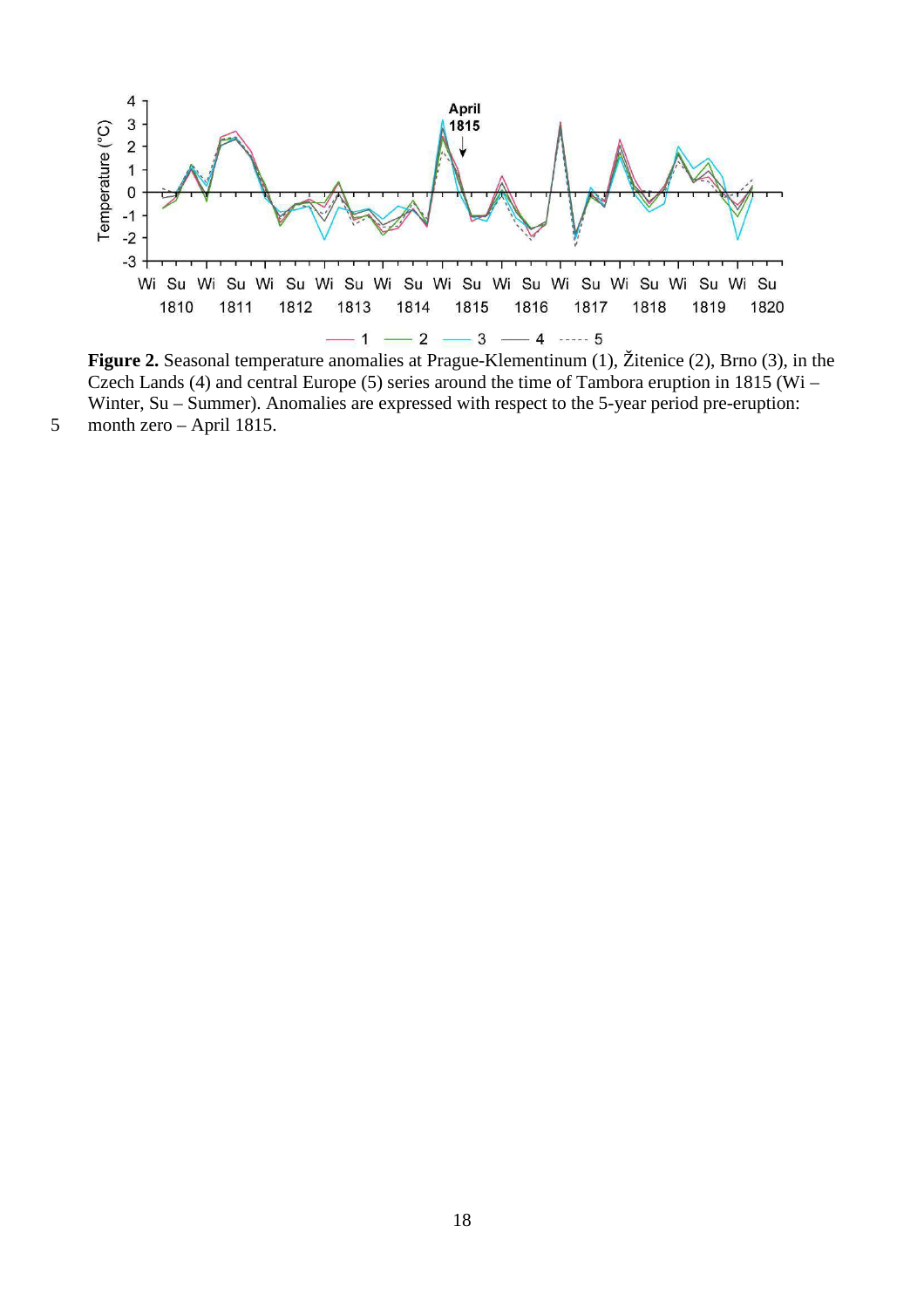

**Figure 3.** Monthly temperature (a) and precipitation (b) anomalies in Prague-Klementinum (1) and Brno (2) series after the Tambora eruption (May 1815–December 1817). Anomalies are expressed with respect to the 5-year pre-eruption period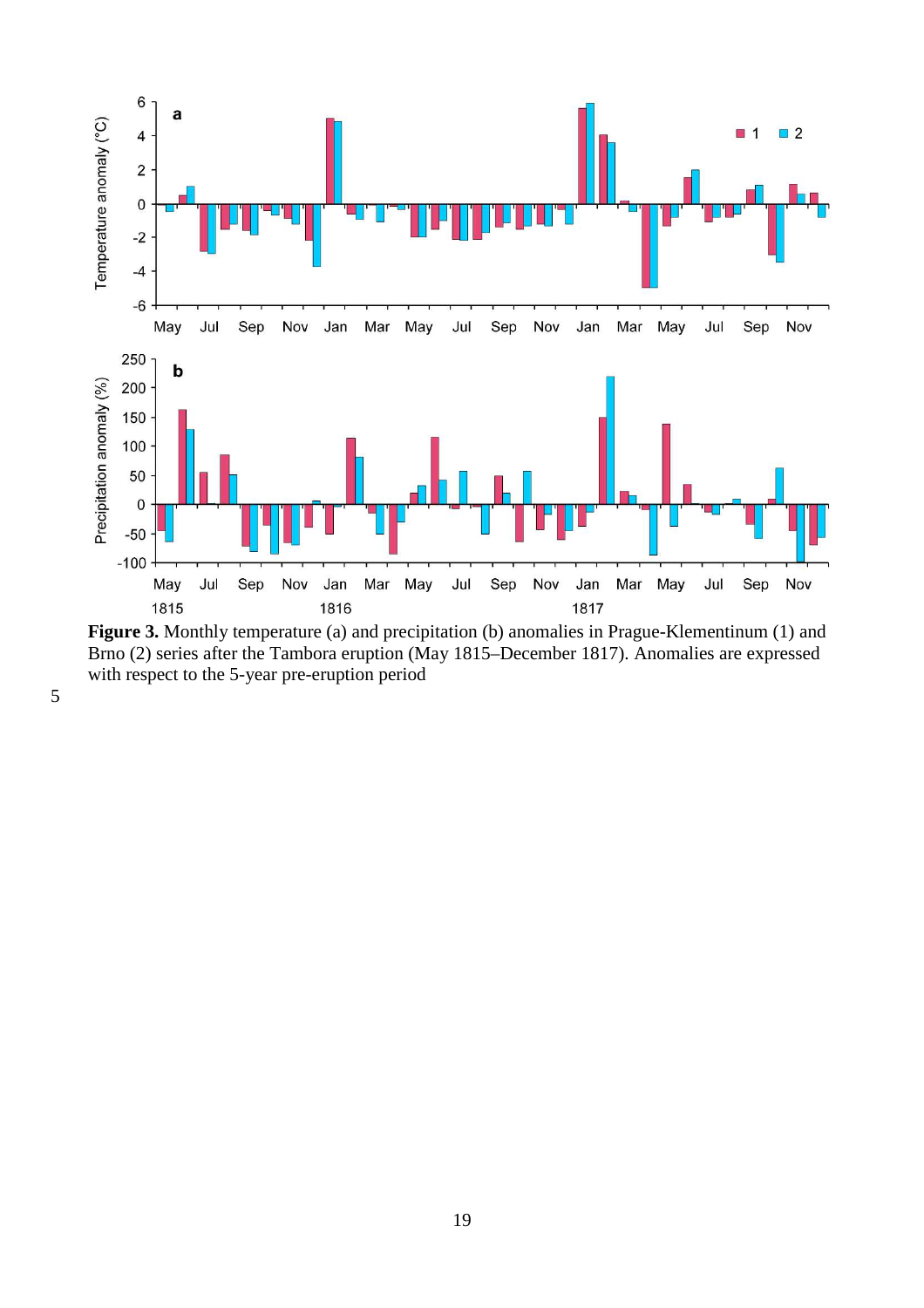

**Figure 4**. Differences between mean summer and winter temperatures in Prague-Klementinum (1), Žitenice (2), Brno (3), Czech Lands (4) and central Europe (5; C.E.) series, demonstrating reduction of seasonality after the Tambora eruption in 1815. Central European differences are calculated from 5 temperature anomalies with respect to the 1961–1990 reference period (right axis).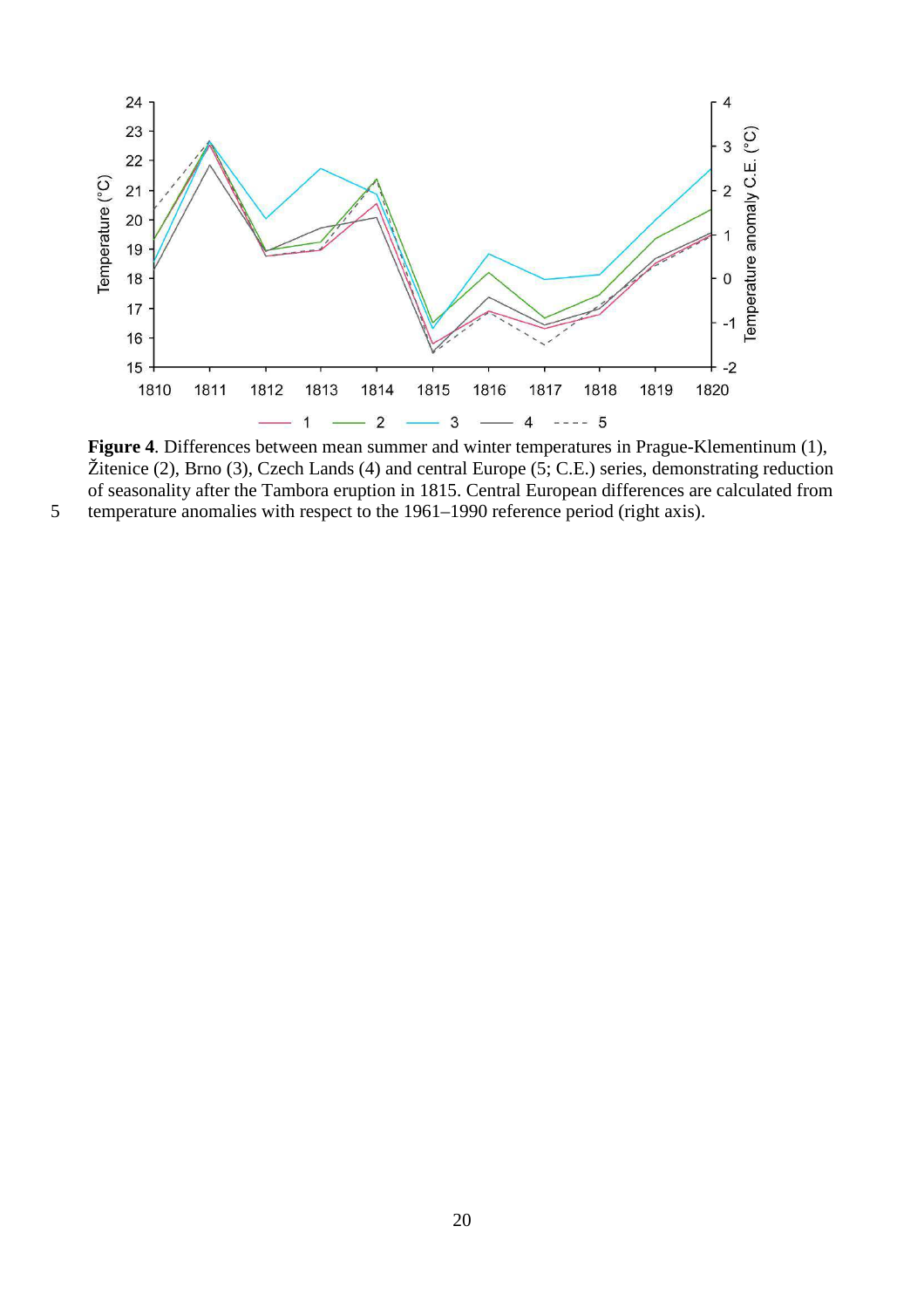

**Figure 5.** Seasonal precipitation anomalies in Prague-Klementinum (1), Brno (2) and Czech Lands (3) series around the time of Tambora eruption in 1815. Anomalies are expressed with respect to the 5-year period pre-eruption: month zero – April 1815.

5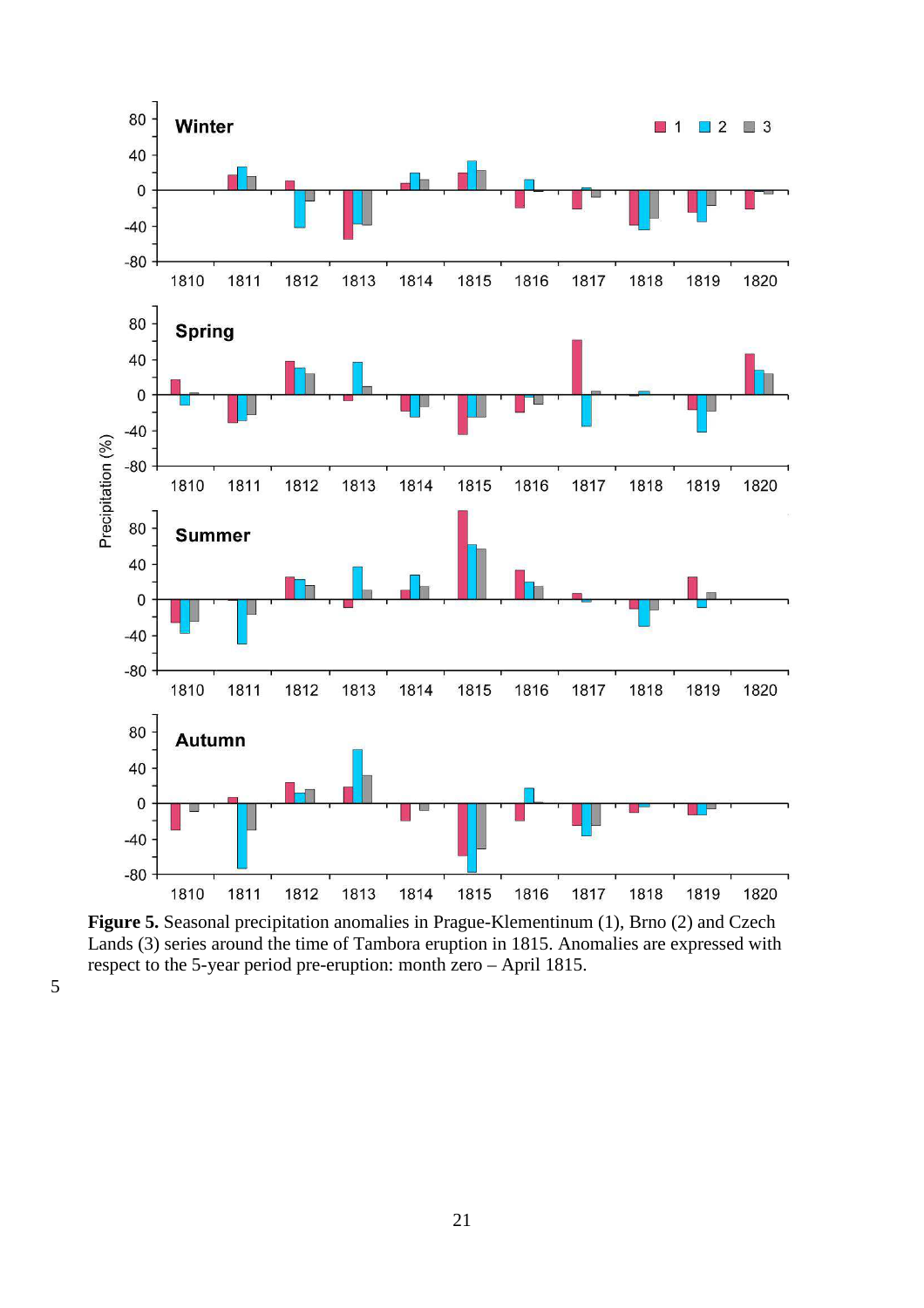

**Figure 6.** Fluctuations in the monthly numbers of precipitation days in 1815–1817: 1 – Prague-Klementinum (Meteorologická pozorování, 1976), 2 – Žitenice (S1–S3), 3 – Buchlovice (S4).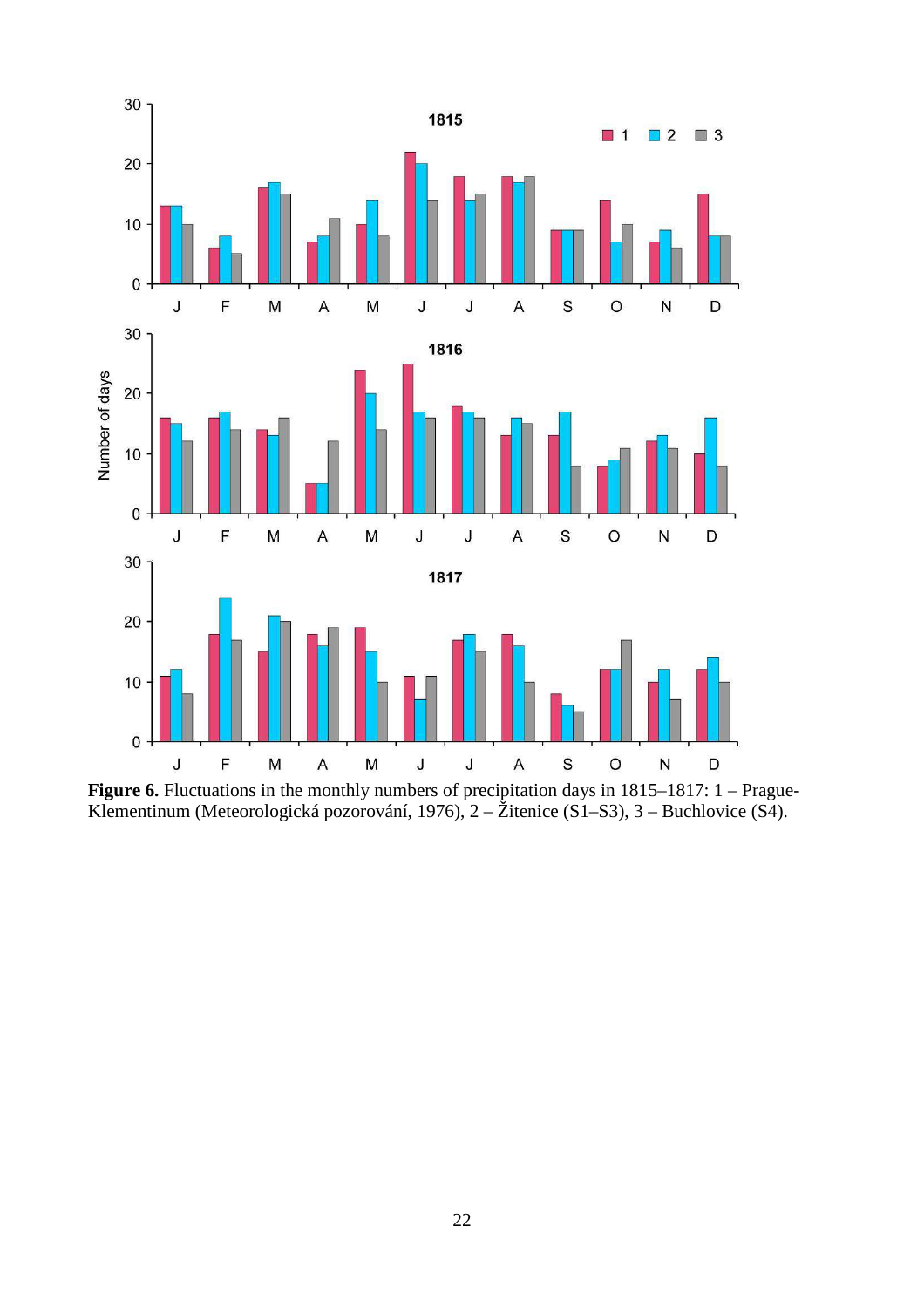

Figure 7. Fluctuations in prices of staple cereals (wheat, rye, barley, oats) in Prague (gulden/61.49 l) and in Moravia (gulden/hl) in the 1811–1820 period. Data: Prague – Schebek (1873), Moravia – Albert (1964).

5